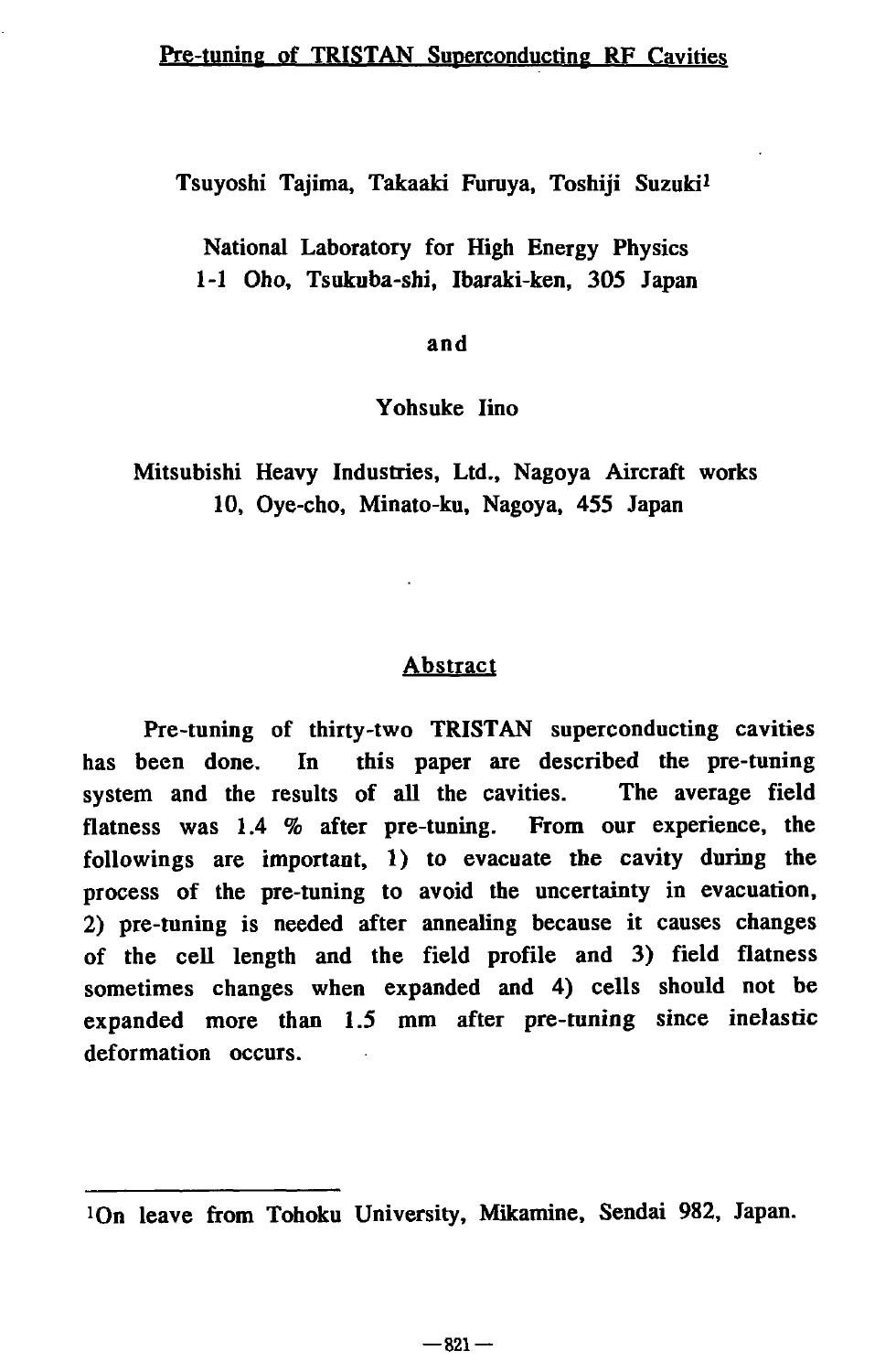# 1. Introduction

Thirty-two 508MHz 5-cell superconducting RF cavities have been produced for TRISTAN main ring. Half of them were already installed in the tunnel in the summer of 1988 and have been successfully operated [1]. The remaining half is scheduled to be installed in the summer of 1989.

There are about seven main processes in producing an SC cavity from niobium ingot: forging, rolling, forming, welding, annealing, pre-tuning and surface treatment [2]. Among these, pre-tuning is done 1) to tune the resonant frequency of the cavity into the frequency range of piezo-electric tuner [3] and 2) to improve the field flatness of as-received cavity.

The tuner which may cause thermal breakdown such as the retractable tuner used for normal conducting cavities [4] should be avoided for superconducting cavities. Therefore, most of the laboratories which have produced multi-cell RF cavities employ an inelastic deformation of each cell for the pre-tuning [5-7].

When we tried the first pre-tuning for the two 5-cell cavities which were used in TRISTAN accumulation ring, we used a pair of hydlauric press. However, we found it difficult to control the deformation precisely with the hydlauric system. Thus we decided to use a mechanical gear system driven by four independent motors. The controllability improved to be 0.01mm and it became much easier to handle.

Most of our efforts during the construction period were focused on simplifying the system and reducing the working time to meet hard schedule. We presently consume about five hours for setting and pre-tuning one cavity. Devices for measuring overall cavity length at four points and for expanding a cavity at two beam-tubes were introduced from cavity 7a, which improved the precision of length measurement and enabled us to perform the expansion test, what we call "8 mm expansion test", which will be described later

 $-822-$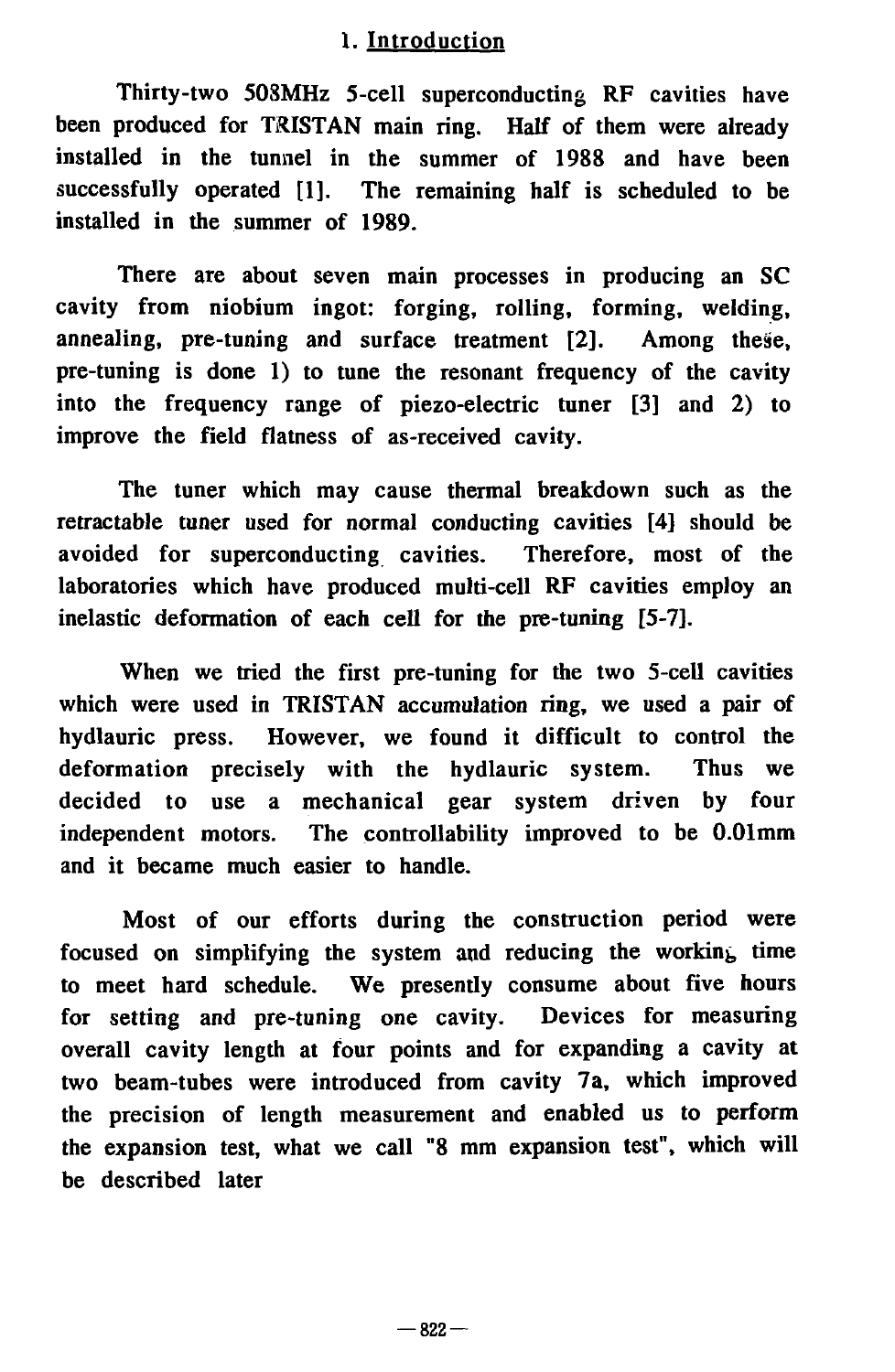



Fig.l Photo of TRISTAN superconducting cavity and its nominal dimension.

As for the field profile measurement, we use the familiar bead-perturbation method. The difference from other laboratories is that we do the measurement after evacuating the cavity since we knew that the field profile after evacuation differs from the one at 1 atm when we tested the first cavity.

As for the deformation of cells, we do not use expansion much by the fact that expanding a cell affects the shapes of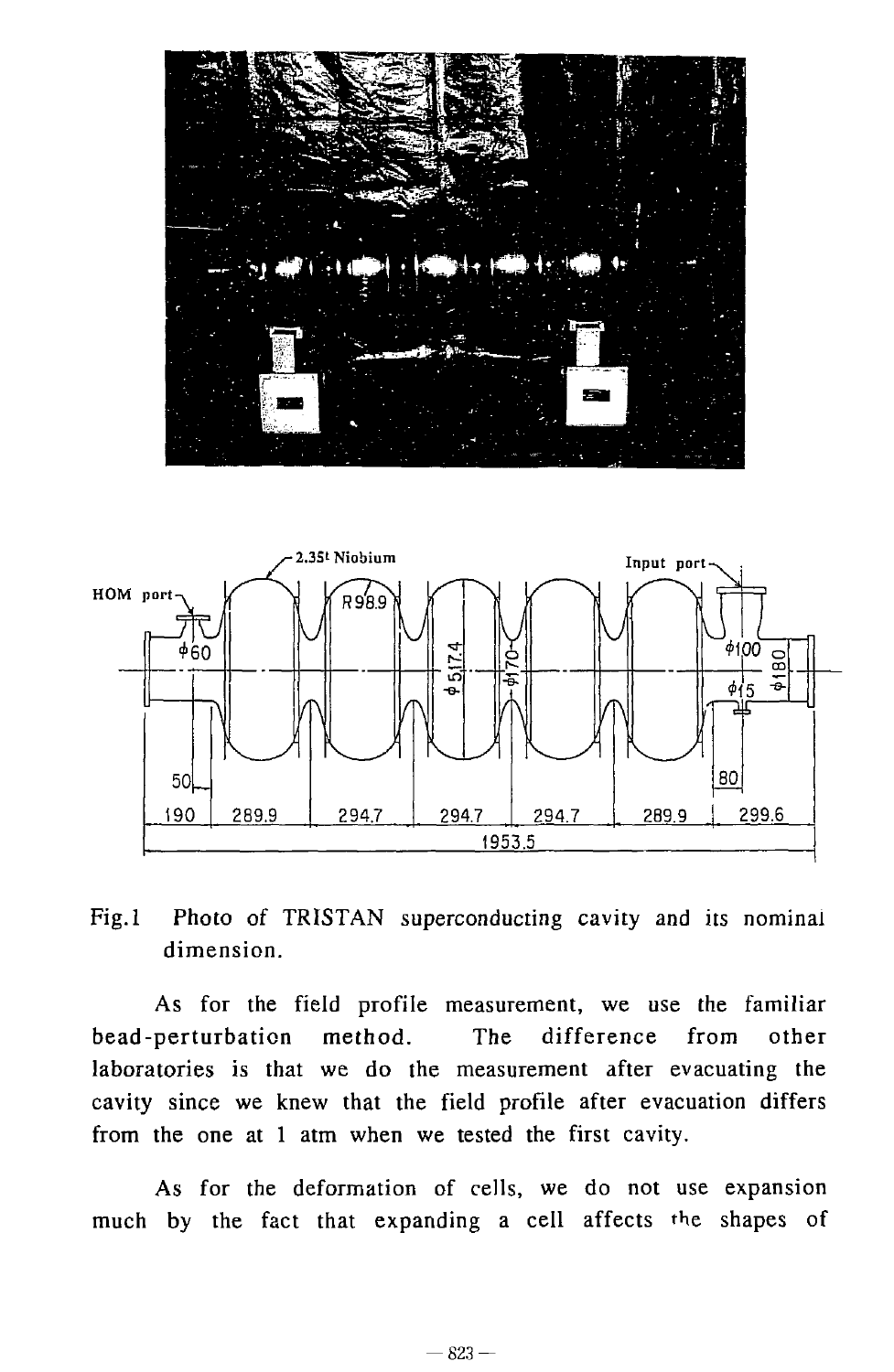neighbor cells, which makes the pre-tuning complicated. When we have to expand a cell, we expand it slightly too much at first so that we can start squeezing.

The parameters used for our pre-tuning, effects of annealing and evacuation as well as deformation characteristics will be discussed. In addition, the results of 8 mm expansion test will be shown.

# 2. System

A photograph of an SC cavity and its nominal dimension in operation are shown in Fig.l. The corrugate-shaped cavity is made by welding hydroformed half cells of 2.35mm-thick niobium sheet [2].

## 2.1 Pre-tuning Instrument

The pre-tuning instrument which has been used for the TRISTAN SC cavities is shown in Fig.2. It consists of a sturdy iron table, three bars with spring balances, a deformation device and four dial gauges set at both ends.

The spring balances are used to eliminate unnecessary friction with attaching devices, which causes the uncertainty of the measurement and to cancel gravity since the cavity bends by about 4.5 mm at the center when supported only at both two beam-tubes, which will cause the deviation of the passage of the bead in field profile measurement.

The deformation device is made up of two pairs of thick (48mm) steel plates which horizontally slide to hold the irises of one cell. The device also slides parallel to the cavity axis to move to another cell. Since the diameter of beam-tube differs from the iris of cells by 10 mm, the parts of the plates which surround the iris are half-ring-shape demountable pieces to hold the beamtube.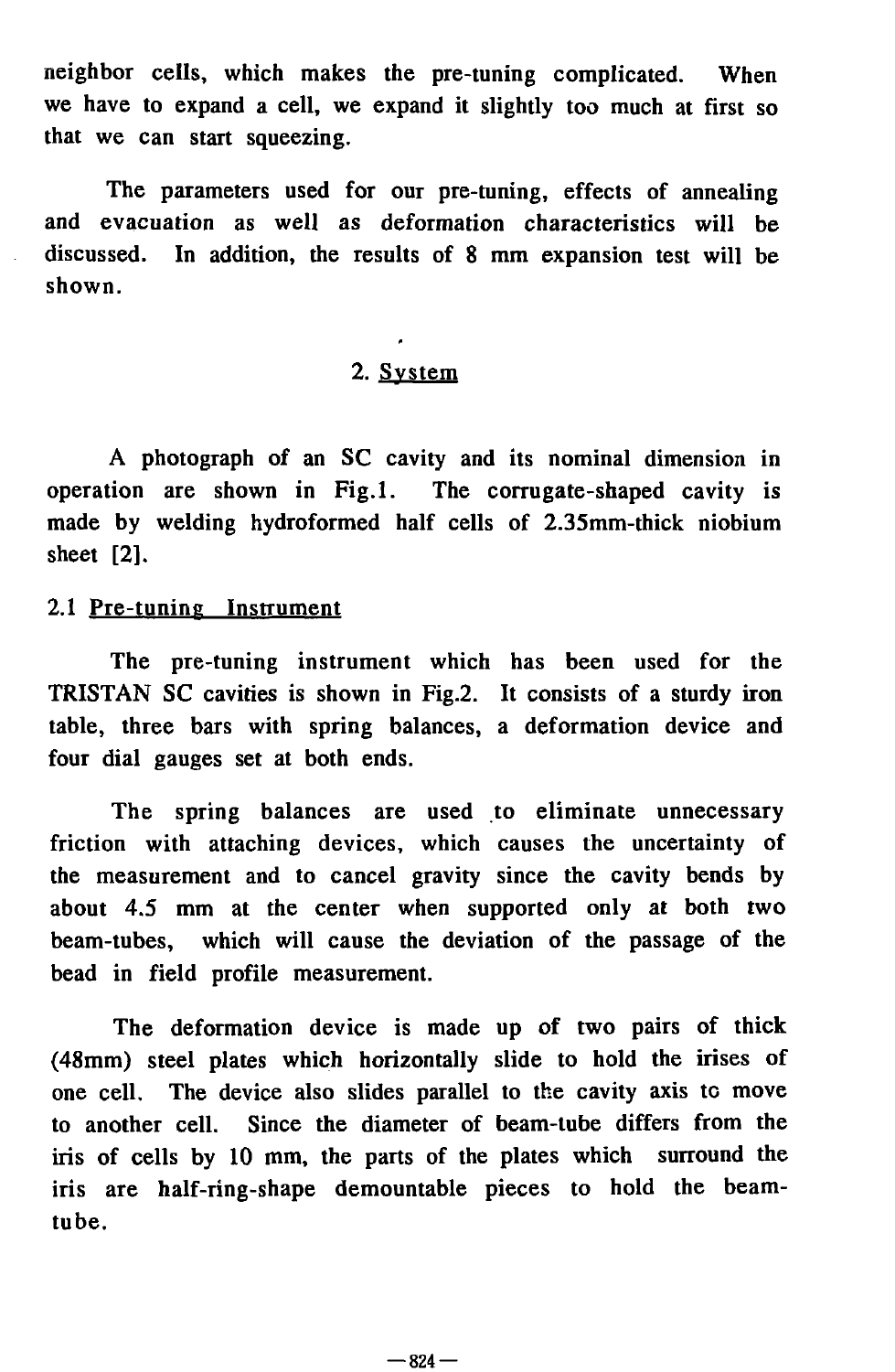The dial gauges are used to measure the overall length of the cavity, the displacement when the cavity is evacuated, etc.. Four





Fig.2 Pre-tuning instrument.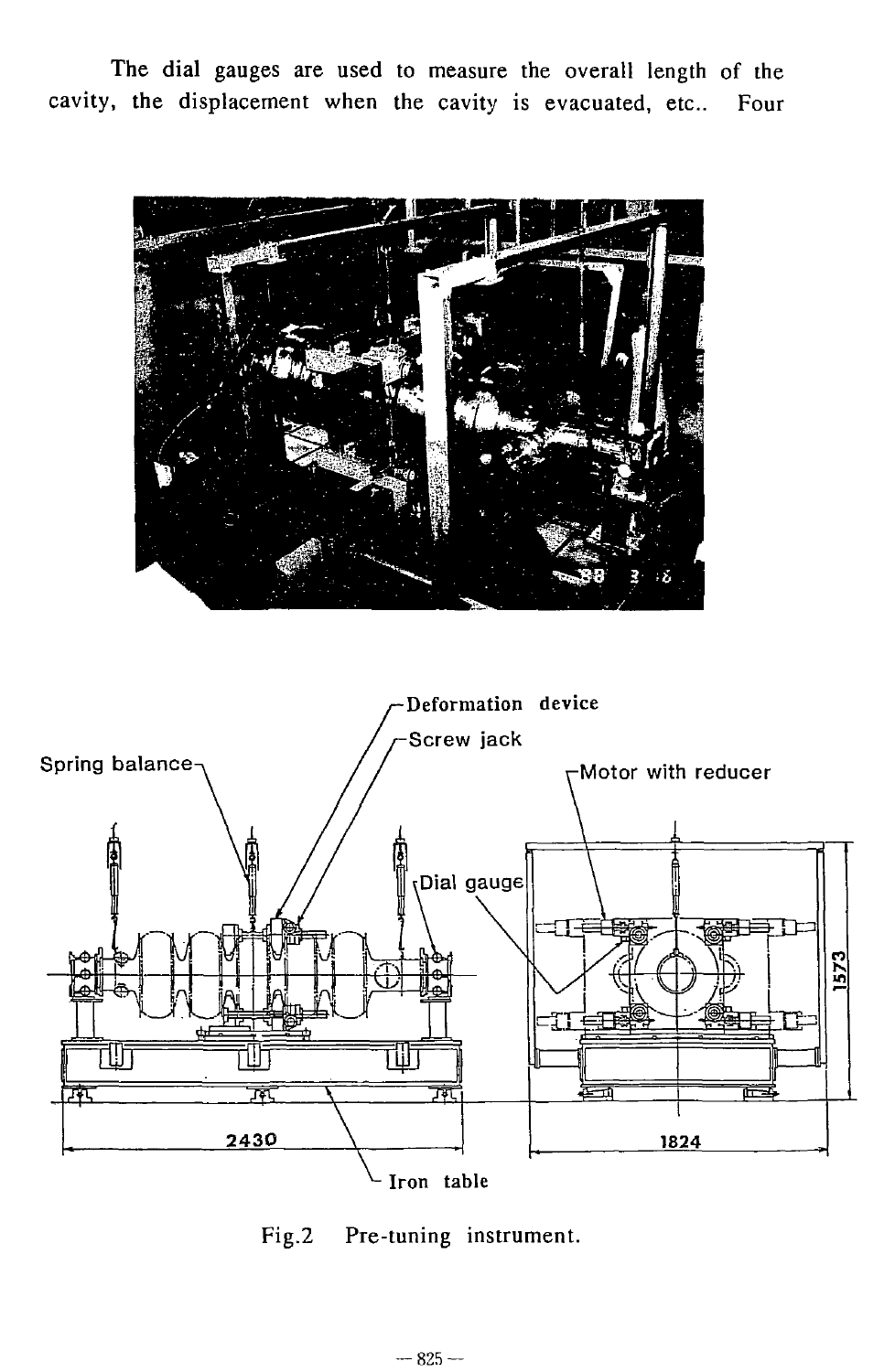dial gauges are used to improve the accuracy since the two beamtube flanges are not always parallel. We employ an average of the values measured by the four dial gauges. Usually reproducibility of the measurements is less than 0.05 mm.

As for the motor control of the deformation device, it has two modes. One is the mode to drive the four motors independently and the other is to drive all the motors simultaneously. We use the latter mode for the ordinary pretuning and the former mode is used only for adjusting the spacing of four segments of the plates occasionally. There are four digital dial gauges set on the deformation device to measure the displacement of its four segments. Once one sets a value and presses a button on the control panel, the deformation device moves until each digital dial gauge reaches the set value. The last digit is 0.01 mm, i.e., one can control the deformation with a precision of 0.01 mm.

#### 2.2 RF measurement

As mentioned above, the measurements of the resonant frequency and field profile of a cavity is done after evacuating the cavity. We made special beam-tube flanges so that the bead measurements can be performed without breaking the vacuum. A cross-sectional view of the flange is shown in Fig.3. The vacuum is sealed with a rubber sheet of about 2 mm in thickness. A nylon string with a 12mm-diain. aluminum sphere (bead) is set through the cavity axis, maintaining its tension with a spring.

The movement of the bead is controlled by a personal computer. A typical pattern of the movement of the bead is that it runs through the cavity axis from HOM-side beam-tube to INPUT-side beam-tube at a speed of about 3 cm/s. On reaching the limit switch attached on the inner surface of the flange, it returns to the startpoint at doubled speed.

Configuration of the RF measurement system is shown in Fig.4. It consists of a signal generator (SG), a power divider, RF amplifiers, a power meter, a frequency counter, a phase detector, a phase shifter, a digital thermometer and a personal computer.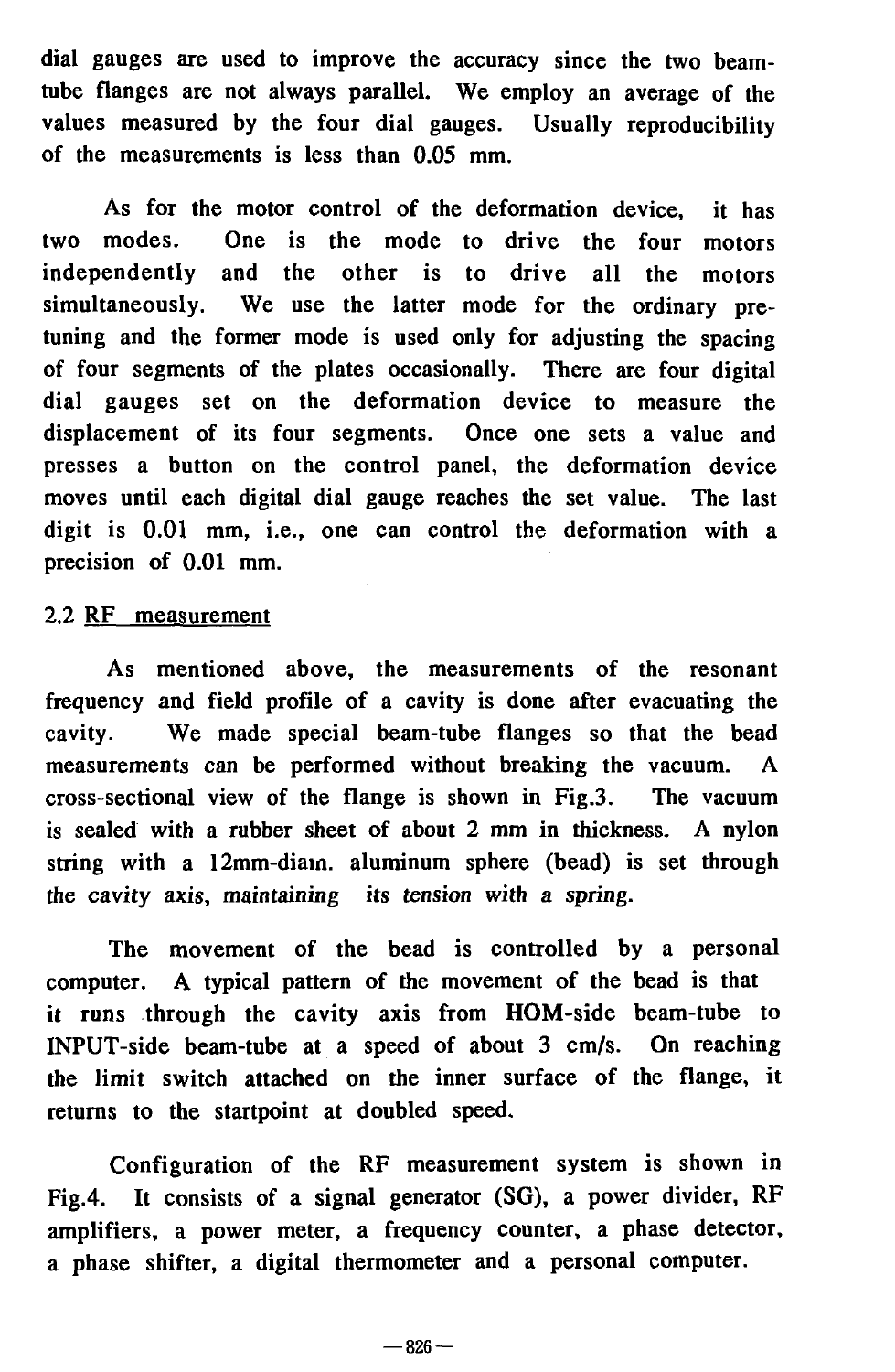

Fig.3 Cross-sectional view of the end beam-tube flange.

The SG output signal is divided and fed into the cavity through the input port and also into the phase-locked loop (PLL) together with the signal picked up through one of die HOM ports.

The resonant frequency is searched and the phase difference between input and pick-up signals is corrected manually. Before running the bead, the phase is locked and FM is performed using the phase signal during the passage of the bead.

The computer takes the data on the frequency deviation as the bead passes the cavity axis, showing them on the screen at the same time, as well as taking the data on the temperature of the cavity. This frequency deviation is proportional to the square of the field where the bead passes. The temperature data is used to predict the frequency of other states, e.g., at 0°C or at 4.2K.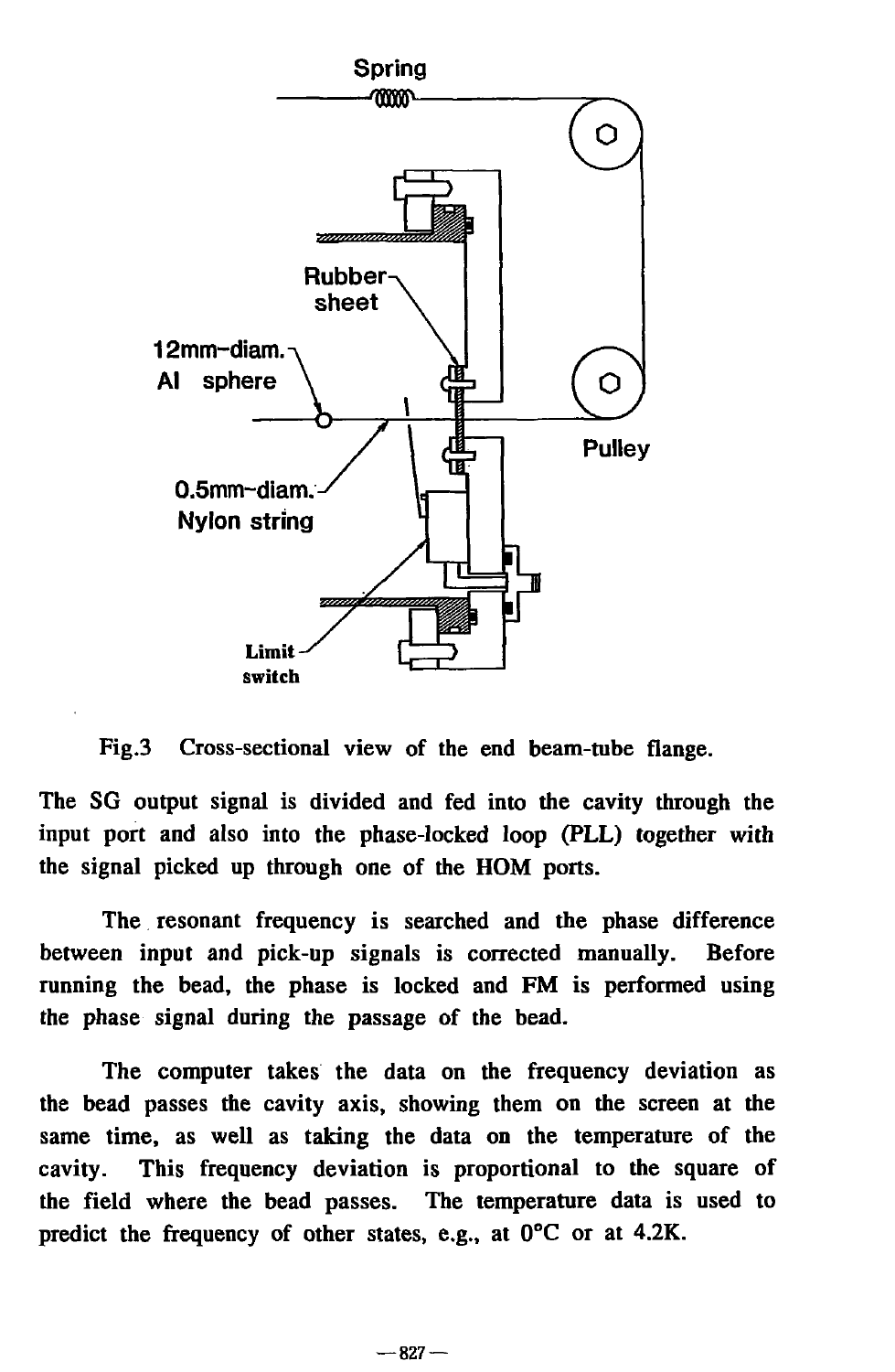



After the bead reaches the end, the computer starts calculating the field flatness, the deformation length required and predicts the frequencies at 4.2K and 1 atm using the parameters shown in Table I. A part of this calculation is based on the simple

| raone i riesent pre-tuning parameters.                                            |                          |  |  |  |
|-----------------------------------------------------------------------------------|--------------------------|--|--|--|
| $k = \frac{\omega_{\pi} - \omega_0}{\omega_{\pi} + \omega_0}$<br>Coupling costant | 0.00773                  |  |  |  |
| Freq. shift by tuning                                                             | 415 kHz/mm               |  |  |  |
| by temperature                                                                    | $-3.56kHz/K$ (R.T.-273K) |  |  |  |
|                                                                                   | 656kHz (273K-4.2K)       |  |  |  |
| by $\epsilon$ of air                                                              | 112kHz                   |  |  |  |
| Freq. detune                                                                      | -480kHz                  |  |  |  |
| Target freq.                                                                      | 508.101MHz               |  |  |  |
| Operation Freq.                                                                   | 508.581MHz               |  |  |  |

Table I Present pre-tuning parameters.

method of solving an equivalent circuit, which was previously treated by Fernandes, et al. [8].

As for the target frequency of pre-tuning at room temperature, one shoud set it to meet the operational frequency in the TRISTAN main ring, 508.58MHz at 4.2K. The target frequency is determined as follows,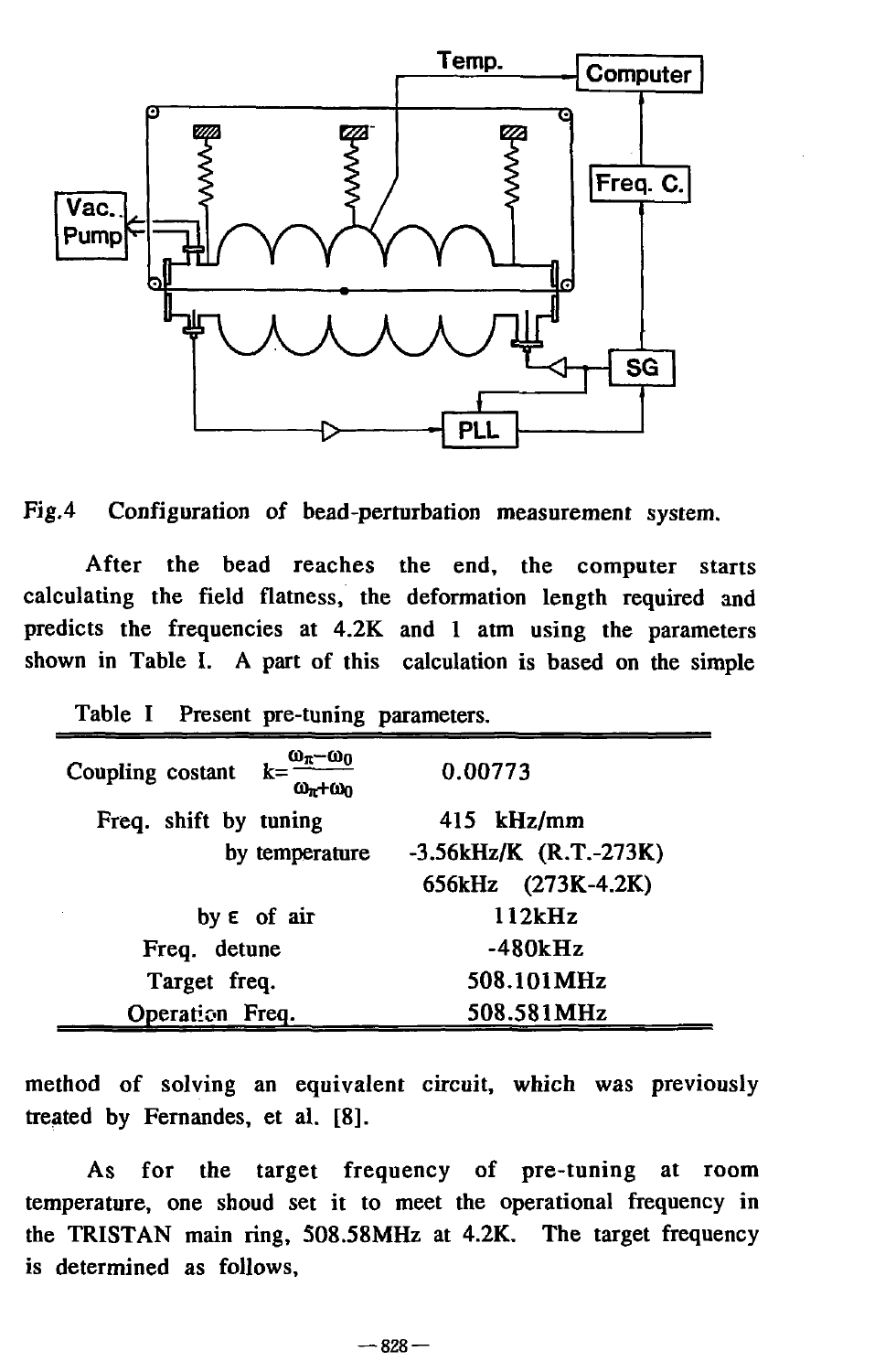$f_{target} = f_{operation} - f_{detune} - 656kHz - 3.56kHz/°C * (Room Temp.).$ 

where  $f_{\text{detune}}$  is the bias for the pre-load of piezo-tuner, which is 480 kHz at present, and the third and the fourth terms are due to the temperature difference from 0°C to 4.2K and from room temperature to 0°C, respectively. When the cavity is cooled down, the resonant frequency rises since the cavity shrinks. Using the above equation, the target frequency at 20°C becomes 507.373MHz. In addition, to predict the frequency at 1 atm, the effect of the difference of the medium in the cavity, i.e. the vacuum and the air, whose empirical value is 112kHz (denoted as e in Table I), is considered as well as the change of overall length in evacuation.

### 3. Procedure

A flow chart of the sequence of pre-tuning is shown in Fig.5. The procedure is as follows.

- (1) The cavity is set on the 2430 by 1200 mm iron table, being supported at both beam-tubes, and with all openings sealed by blind flanges, some of which have RF ports, vacuum ports or bead driving equipment.
- (2) The cavity is suspended at three points, the two end beamtubes and the center cell, using spring balances.
- (3) The cavity is evacuated through one of the HOM ports by a rotary pump to about 20 mTorr for about 20 minutes.
- (4) The change of overall length in evacuation is measured with four dial gauges manually. Its average value is input to the computer as the parameter used to calculate the frequency at 1 atm.
- (5) Manual frequency search and the automated bead measurement are performed. The display on the screen is like the one in Fig.16. Comparing the level of five peaks, one can feel the field flatness visually.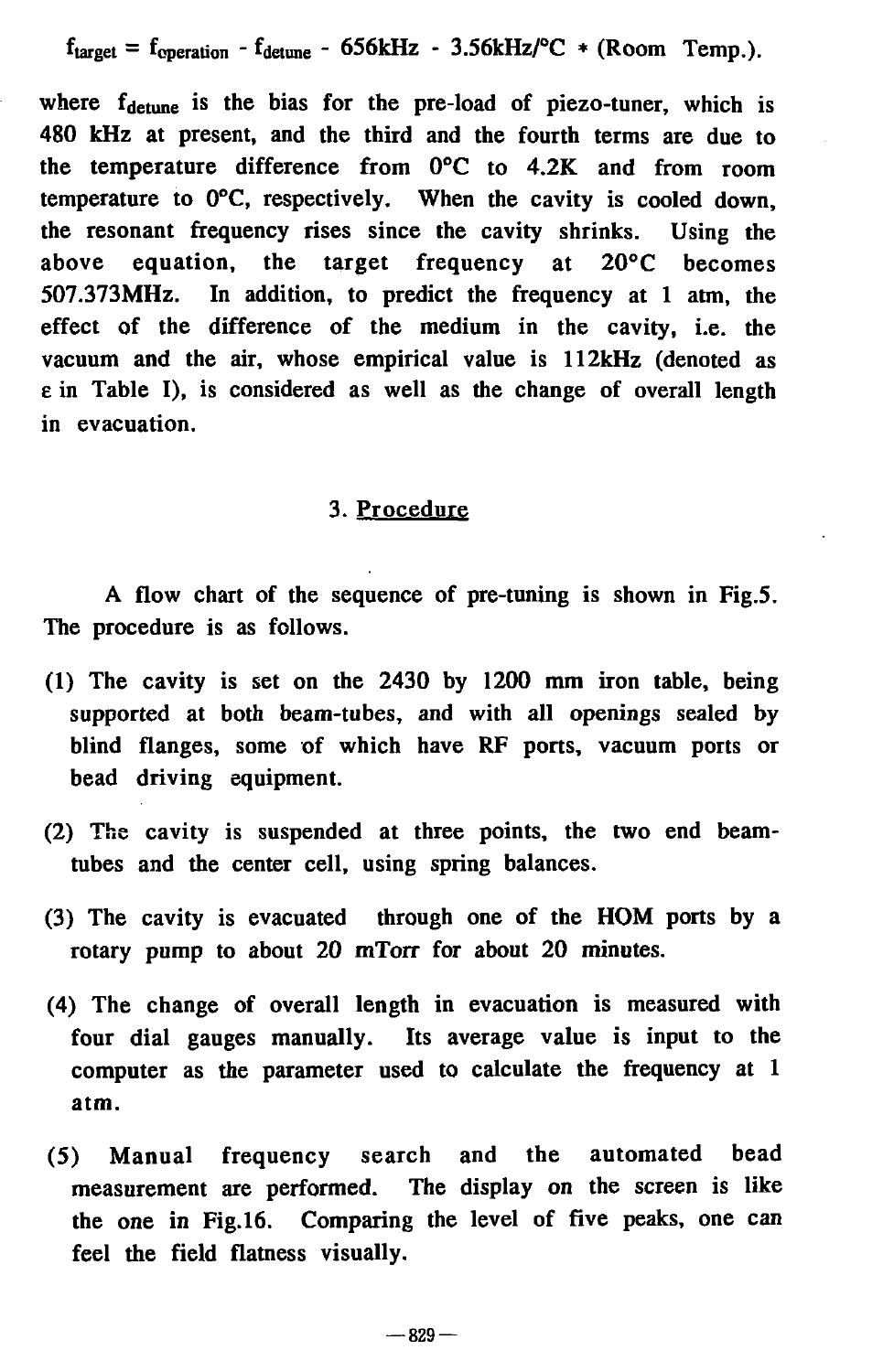

- **Fig.5 Equivalent circuit for a 5-cell cavity and the flow of pretuning.**
- **(6) The computer calculates the field flatness and the necessary length of the inelastic deformation for each cell, based on the Eqs. (1) and (2) in Fig.5.**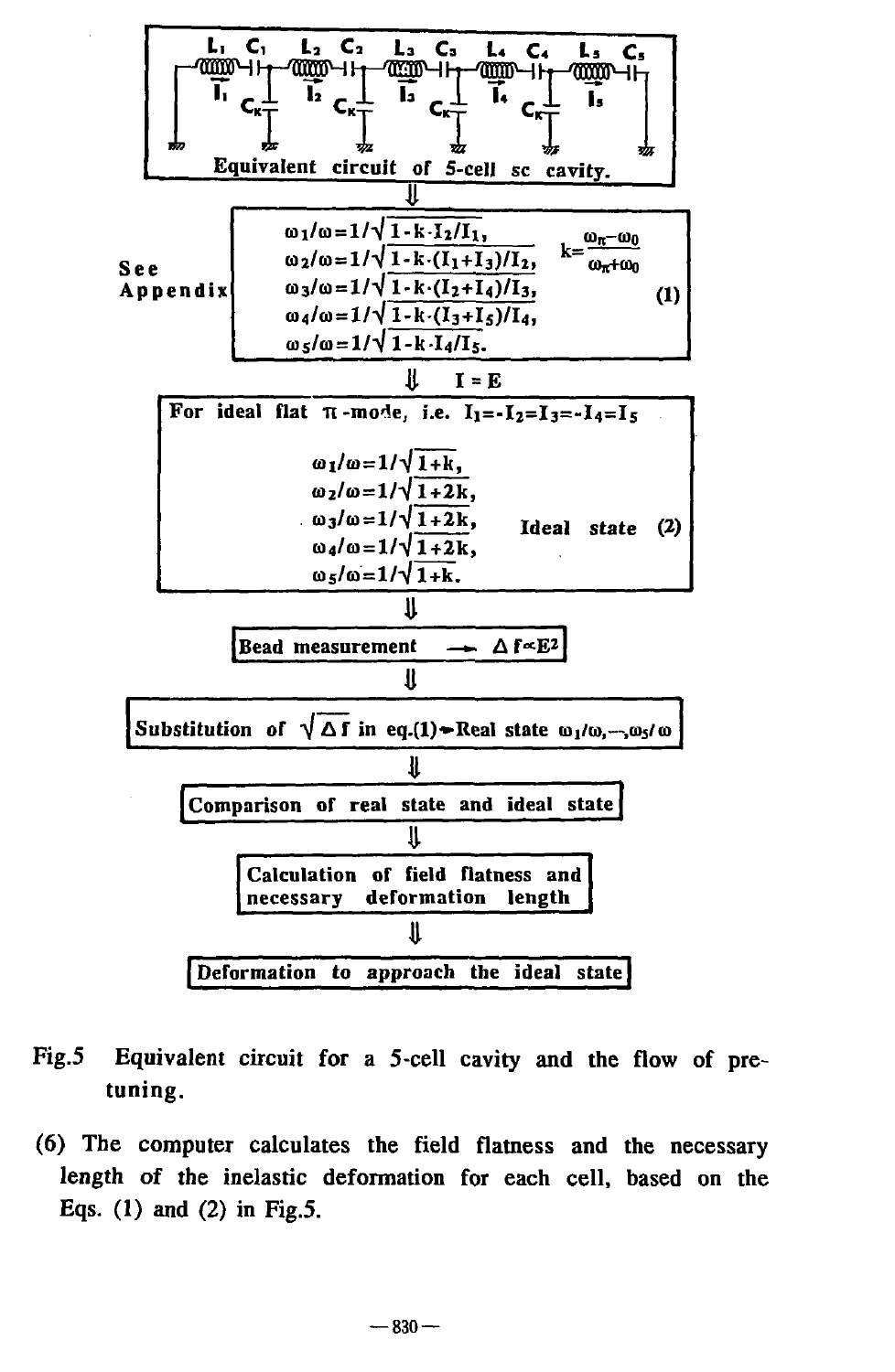- (7) Set the deformation device to the cell which needs a deformation and the spacing of the plates is set to touch the cell softly not to cause any pre-deformation.
- (8) The cell is given a deformation using the data in Fig. 12 so that an inelastic deformation of about 80 percent of the required length can be obtained, i.e. the tuning plates move by the correspondent amount. We expand cells as rew times as possible since, as mentioned before, we found that the expansion of one cell affects the shape of neighbor cells, which makes the pre-tuning complicated and increase the number of iterations of the deformation.
- (9) (5) and (6) are repeated, the calculated remaining deformation length is added to the set value on the controller of the deformation device and another deformation is given. A few iterations of this process are done until the remaining length becomes less than 0.05 mm, which corresponds to a frequency difference of about 20 kHz.
- (10) The pre-tuning device is moved to another cell and  $(7) (9)$ are repeated until the field flatness becomes within 2%.

## 4. Results and discussion

The data on the lengths, the frequencies and the field flatness of all thirty-two cavities before and after pre-tuning are shown in Table II and Figs. 6-8. The lengths of the cavities after pre-tuning range from 1943 to 1954 mm after evacuation. Most of the inelastic deformations given were squeezing, i.e. lowering the frequency as is shown in Fig.7. The maximum total length of inelastic deformation was about 13 mm of the cavity 9a.

As one can see in the Fig.7, the frequency before pre-tuning changes drastically at cavity 8a. This is due to the fact that the die for sizing before E-beam welding was changed mistakenly at the factory without notice. When we found it at the pre-tuning of cavity 8a, cavities up to 11b had been already welded. Except those cavities and first few cavities, good reproducibility has been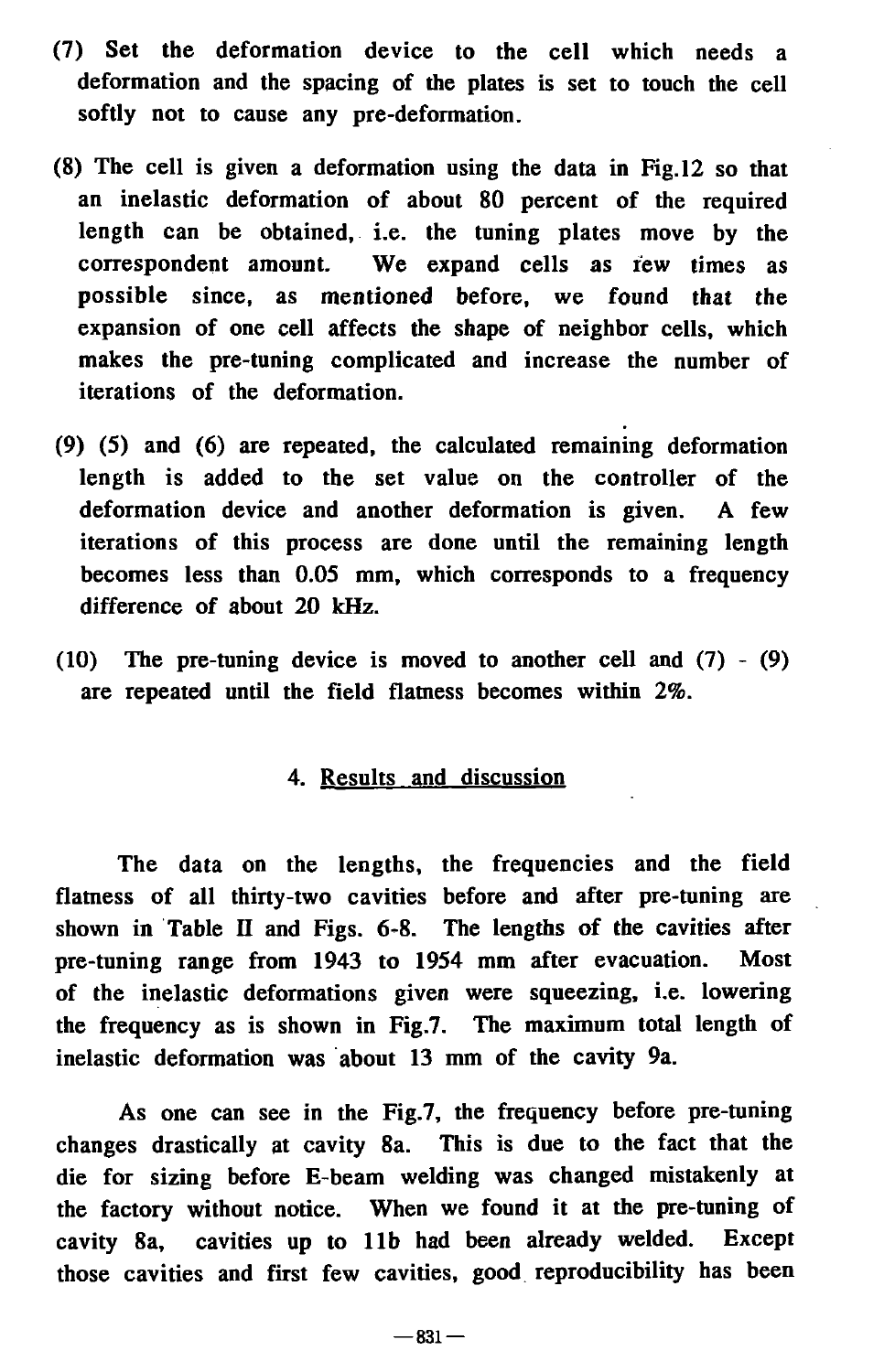obtained. The discrepancy between the frequency after pretuning (4.2K, prediction) and that of the horizontal measurement, which is the RF measurement after horizontal assembly, is due to the several forces during the assembly. We lowered the target frequency to compensate the discrepancy from the cavity 11a.

|                 | eacn                | саvну<br>perore | апо<br>aner                    | pre-tumng. |      |                    |
|-----------------|---------------------|-----------------|--------------------------------|------------|------|--------------------|
| Cav.            | Length <sup>1</sup> | (mm)            | Frequency <sup>1</sup> ) (MHz) |            |      | Field flatness (%) |
| No.             | bef.                | aft.            | bef.                           | aft.       | bef. | aft.               |
| 1 a             | 1946.27             | 1944.63         | 507.610                        | 507.394    | 30.7 | 1.7                |
| 1 <sub>b</sub>  | 1947.17             | 1943.04         | 507.808                        | 507.371    | 39.7 | 1.5                |
| 2a              | 1950.32             | 1945.81         | 507.797                        | 507.383    | 20.9 | 0.5                |
| 2 b             | 1951.52             | 1947.57         | 507.779                        | 507.412    | 21.6 | 3.4                |
| 3a              | 1954.30             | 1949.30         | 507.841                        | 507.412    | 10.4 | 0.2                |
| 3 b             | 1952.80             | 1947.49         | 507.936                        | 507.444    | 16.3 | 0.5                |
| 4 a             |                     | 1952.00 1953.50 | 507.441                        | 507.433    | 13.8 | 0.6                |
| 4 b             | 1951.55             | 1952.30         | 507.477                        | 507.430    | 19.0 | 1.5                |
| 5a              | 1954.10             | 1954.00         | 507.492                        | 507.455    | 9.8  | 0.9                |
| 5 b             | 1954.50             | 1954.30         | 507.488                        | 507.445    | 6.3  | 1.9                |
| бa              | 1953.12             | 1953.90         | 507.451                        | 507.464    | 8.1  | 1.3                |
| 6b              | 1954.83             | 1952.50         | 507.593                        | 507.433    | 24.6 | 3.3                |
| <b>7a</b>       | 1952.90             | 1950.90         | 507.600                        | 507.424    | 9.8  | 1.3                |
| 7 b             | 1952.20             | 1949.40         | 507.716                        | 507.414    | 16.0 | 1.6                |
| 8 a             | 1959.90             | 1949.60         | 508.378                        | 507.433    | 28.9 | 0.6                |
| 8 b             | 1958.90             | 1950.80         | 508.313                        | 507.418    | 46.6 | 1.6                |
| 9 a             | 1959.31             | 1947.57         | 508.565                        | 507.409    | 39.3 | 0.8                |
| 9 b             | 1958.54             | 1948.15         | 508.447                        | 507.412    | 37.0 | 2.5                |
| 10a             | 1956.79             | 1947.53         | 508.244                        | 507.397    | 23.6 | 0.8                |
| 10 <sub>b</sub> | 1956.13             | 1948.24         | 508.160                        | 507.426    | 24.9 | 1.6                |
| 11a             |                     | 1953.84 1945.26 | 508.179                        | 507.366    | 19.6 | 2.7                |
| 11 <sub>b</sub> |                     | 1954.58 1945.17 | 508.230                        | 507.343    | 23.9 | 1.4                |
| 12a             | 1953.37             | 1952.08         | 507.478                        | 507.365    | 9.5  | 2.2                |
| 12 <sub>b</sub> | 1952.74             | 1951.24         | 507.485                        | 507.355    | 13.6 | 2.0                |
| 13a             | 1953.70             | 1952.57         | 507.517                        | 507.398    | 6.2  | 1.5                |
| 13b             | 1953.61             | 1950.62         | 507.640                        | 507.390    | 17.4 | 1.5                |
| 14a             | 1953.78             | 1952.11         | 507.494                        | 507.356    | 12.7 | 0.4                |
| 14 <sub>b</sub> | 1954.13             | 1952.71         | 507.527                        | 507.379    | 4.3  | 0.4                |
| 15a             | 1953.61             | 1952.38         | 507.510                        | 507.382    | 8.0  | 0.8                |
| 15 <sub>b</sub> | 1954.78             | 1953.53         | 507.499                        | 507.379    | 18.1 | 1.6                |
| 16a             | 1953.47             | 1953.16         | 507.417                        | 507.344    | 46.1 | 1.5                |
| 16b             | 1954.65             | 1953.14         | 507.557                        | 507.397    | 32.5 | 1.8                |

Table II Overall length, resonant frequency and field flatness of each cavity before and after pre-tuning,

1) Evacuated at room temperature.

The average field flatness after pre-tuning was 1.4%, which was 20.6% before pre-tuning. The field flatness, however, sometimes becomes worse when the cavity is axially expanded as will be discussed later.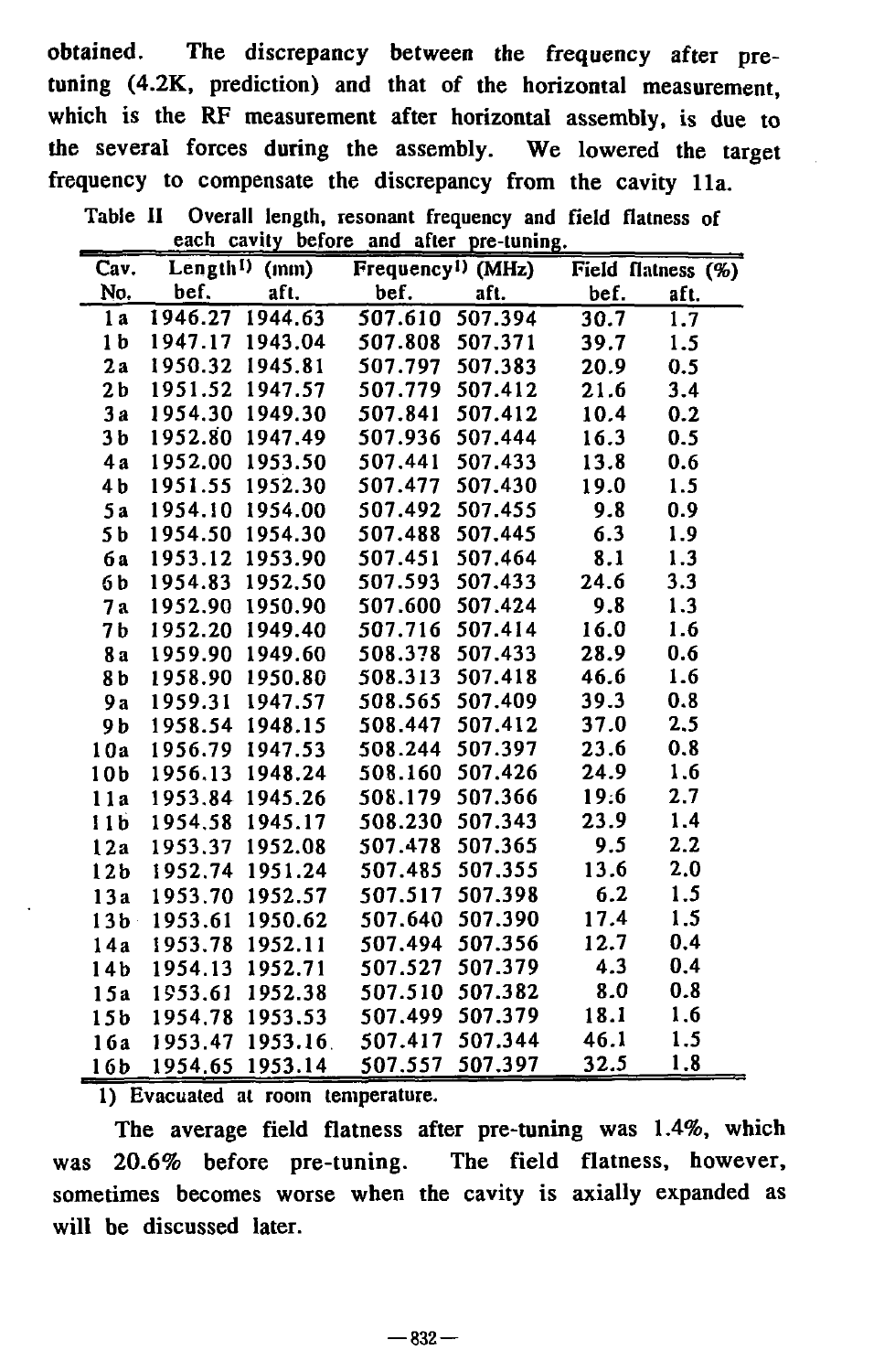

**Cavity number** 

Fig.6 Distribution of cavity lengths after pre-tuning. (converted to 4.2K and 508.58MHz).



Fig.7 Resonant frequencies of the cavities before and after pretuning as well as that at horizontal measurements.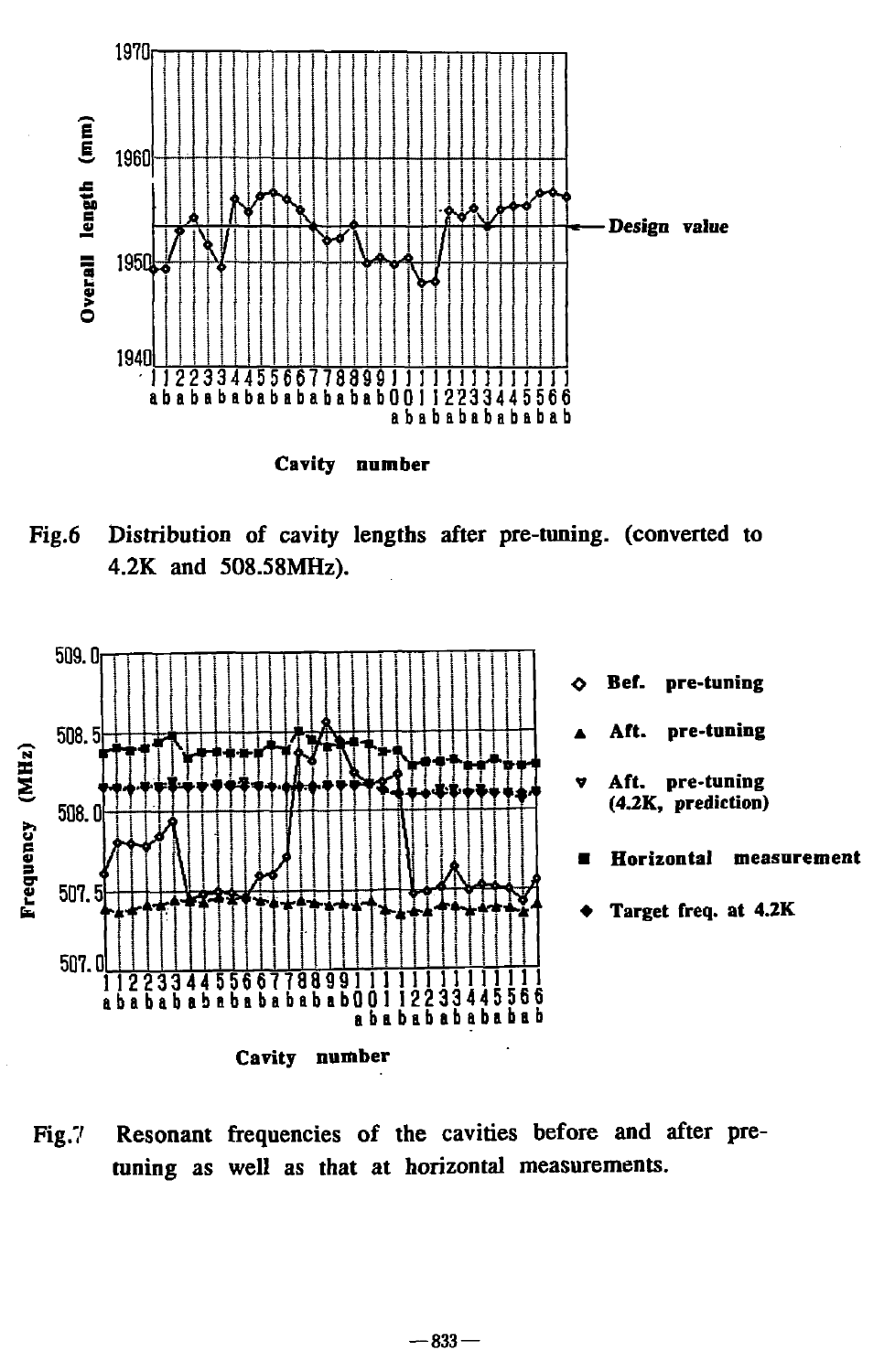

Cavity number

Fig.8 Field flatness of the cavities before and after pre-tuning.

## **Parameters**

As is shown in Table I, the parameters used for pre-tuning are the coupling constant and the frequency shifts caused by several reasons, e.g., evacuation, temperature change, etc..

The coupling constant was calculated by the familiar computer code SUPERFISH. The frequency shift per unit length was measured at the first few cavities and corrected later to the most proper value statistically. The frequency shift by temperature was calculated using the expansion coefficient of niobium, 0.129% integrated from 0°C to 4.2K, and 7.0\*10-3/deg from room temperature to 0°C. These values are in good agreement with experimental values.

Frequency shift by electro-polishing  $(5-10 \mu m)$  was measured to be negligibly small and that by HOM couplers was less than 30 kHz, thus we neglected these parameters.

#### Effect of annealing

SC cavities are annealed after the welding of half cells at a temperature of 700°C for 90 minutes in a titanium box for degassing and relieving the stress caused by welding, etc. [2].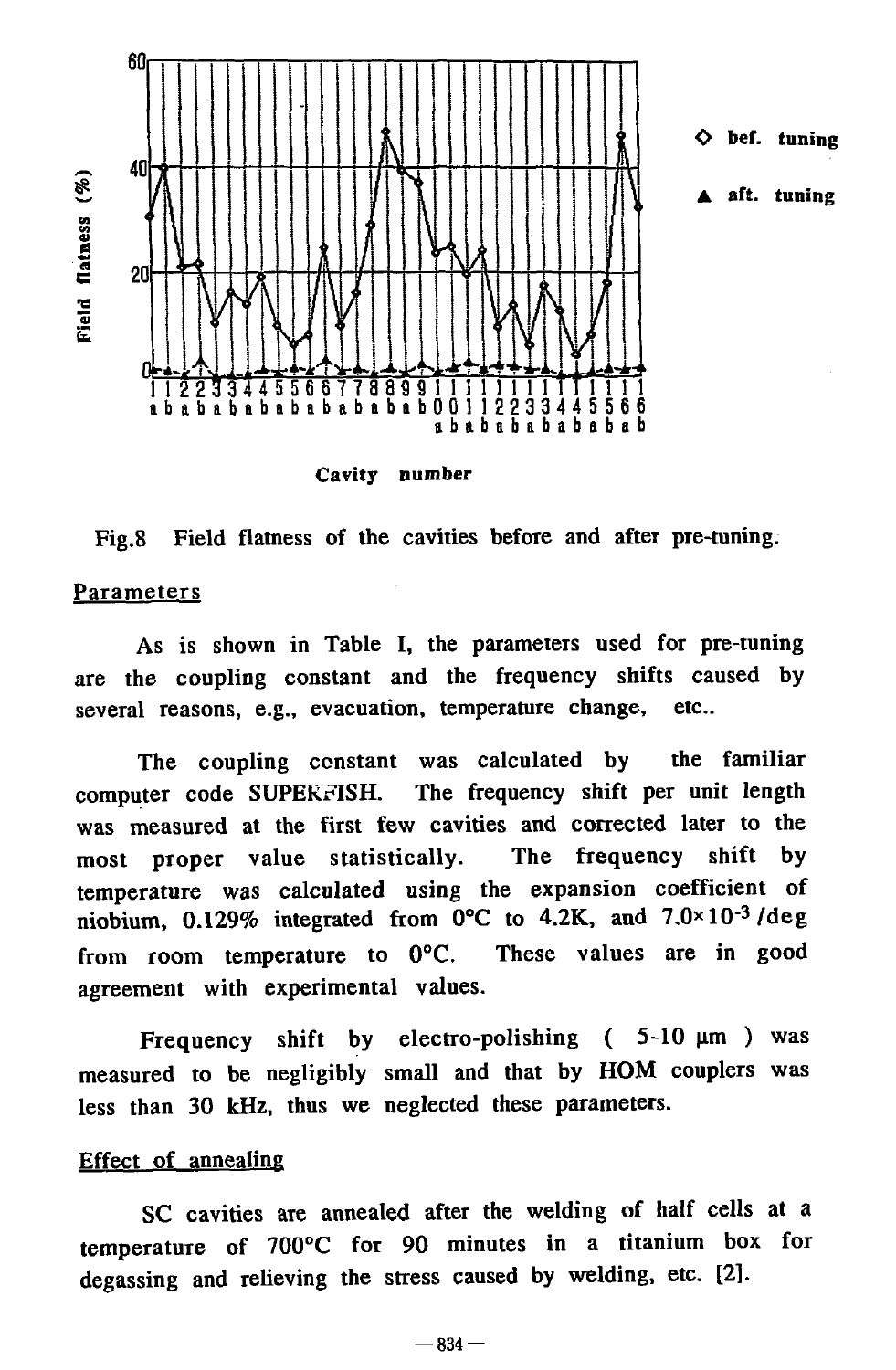**To know if it is possible to pre-tune before annealing and neglect it after annealing, we measured the length, resonant frequency and field profile after annealing the pre-tuned cavity. The result showed that the pre-tuning after annealing is indispensable because the frequency and the field profile change by an intolerable amount. Figure 9 shows the changes of the cell lengths of the pre-tuned cavity due to annealing as a function of** 



**Fig.9 Changes of the cell lengths after the annealing of the pretuned cavities as a function of the given inelastic deformation lengths.**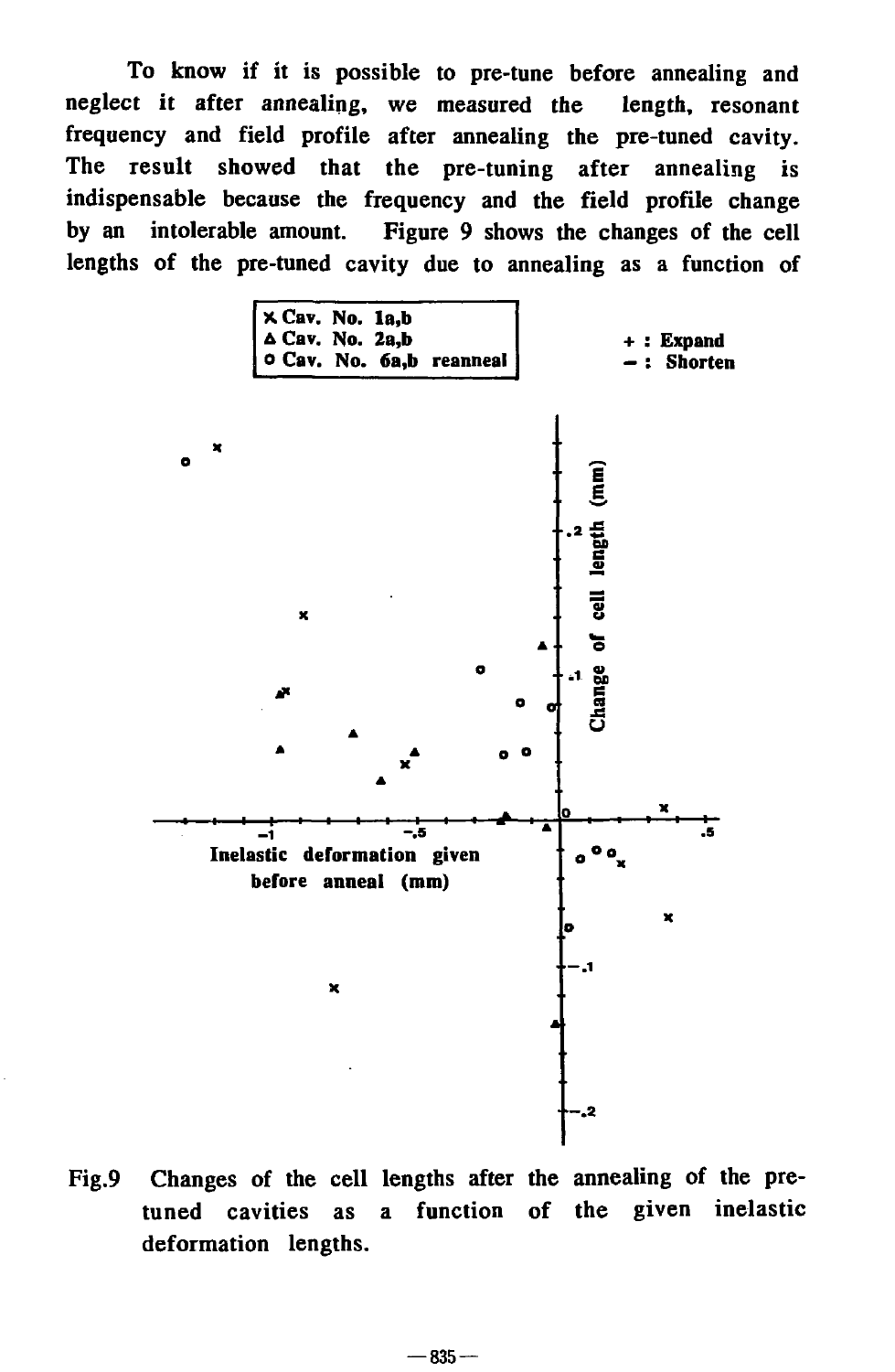the length of the given inelastic deformation. It indicates that 1) in most cases, the cells that were given inelastic deformation toward squeezing tend to expand and vice versa. It is probably because the stress acquired in the process of inelastic deformation is partially released, 2) in a few cases, the squeezed cells shortened as opposed to the case above, which must be due to the stress accumulated before the pre-tuning.

# Effect of evacuation

As mentioned before, we evacuate the cavity before the pretuning to eliminate the uncertainty caused by evacuation. Figure 10 shows the distribution of the squeezed length in evacuation. It clearly shows the uncertainty. The difference of the squeezed length amounts to as much as about 3 mm, which corresponds to 250 kHz. In Fig. 10, the change of the length when leaked to 1 atm is shown as well. We started measuring this value from cavity 9a



Cavity number

# Fig. 10 Squeezed length of the cavity by evacuation before and after pre-tuning.

since the squeezed length had become much different from the previous values. As one can see in the figure, the length measured after pre-tuning differ from the ones before. To see what makes the difference, we tried to plot the difference as a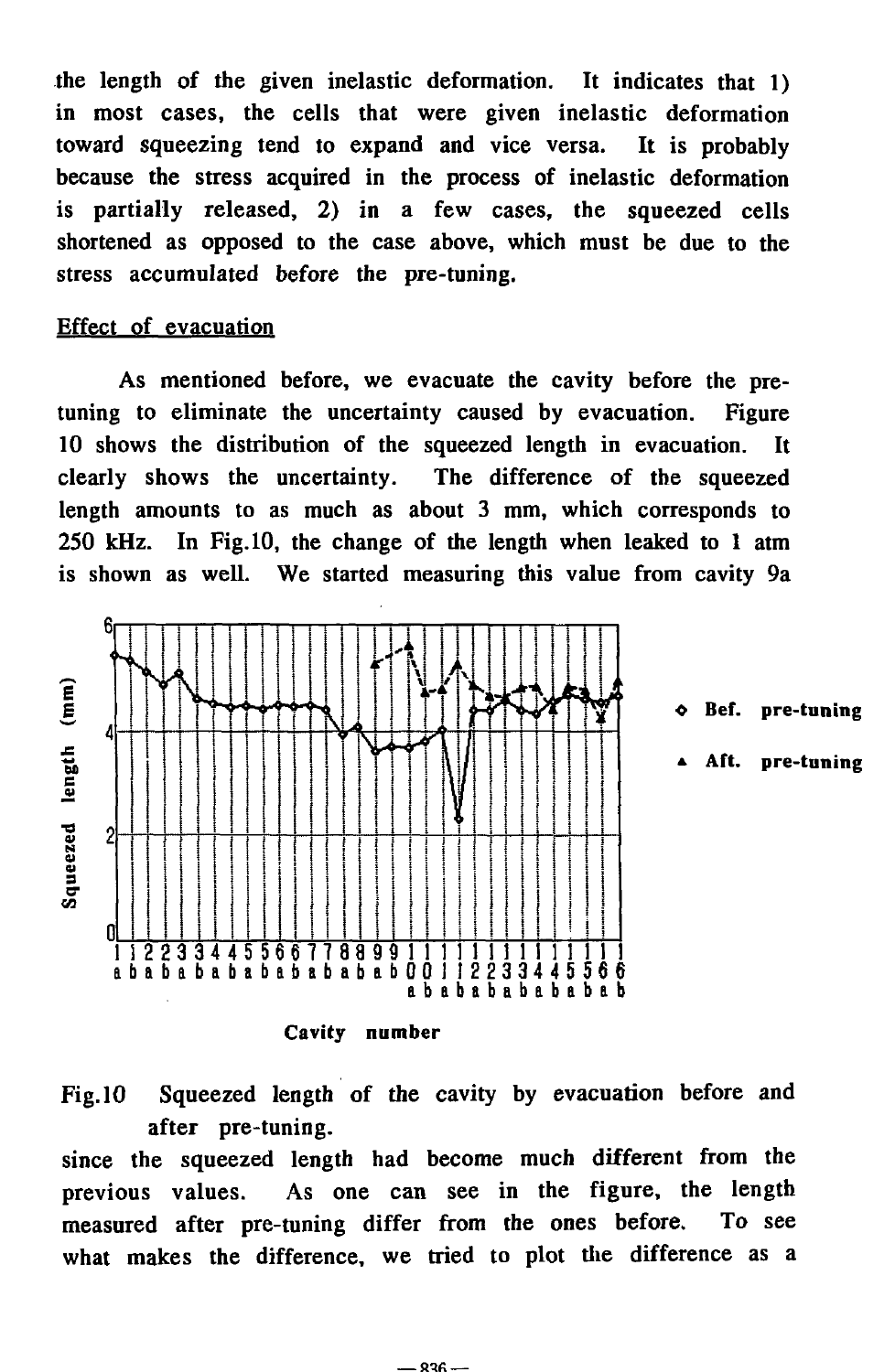

Fig. 11 Difference of the squeezed distance in evacuation between before and after pre-tuning as a function of the total inelastic deformation length of each cavity.

Although it is a collective effect of each cell, one can see the positive correlation. It might mean that a part of the inelastic deformation recovered, but when the cavity is evacuated again, the properties do not change from the previous ones.

Table III shows the changes of the field flatness in evacuation. Some cavities improvedthe field flatness and others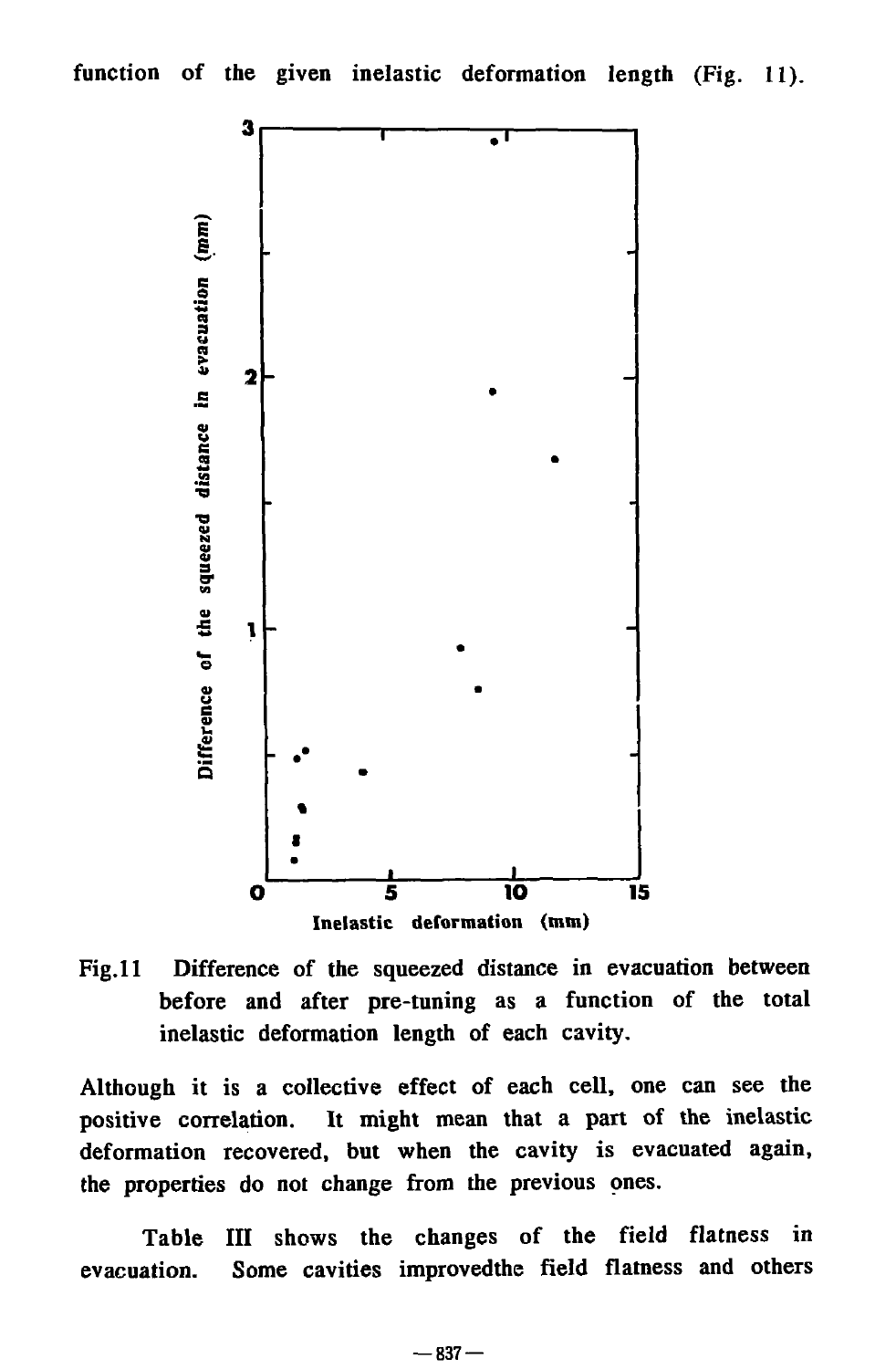| rabie<br>- 111  |                       | rield flamess before and after evacu- |  |  |
|-----------------|-----------------------|---------------------------------------|--|--|
| Cav. No.        | Field flatness $(\%)$ |                                       |  |  |
|                 | bef. evac.            | aft. evac.                            |  |  |
| 1 a             | 23                    | 26                                    |  |  |
| 2 a             | 4                     | l>                                    |  |  |
| 9 a             | 6                     | l>                                    |  |  |
| 1 1 a           | 18                    | 20                                    |  |  |
| $11a-2nd$       | 3                     | $\mathbf{2}$                          |  |  |
| 11a-3rd         | 3                     | 3                                     |  |  |
| 13a             |                       | 7                                     |  |  |
| 13 b            | 3                     | 2                                     |  |  |
| 15a             | 9                     | 9                                     |  |  |
| 15b             | 13                    | 18                                    |  |  |
| 16a             | 40                    | 46                                    |  |  |
| 16 <sub>b</sub> | 31                    | 32                                    |  |  |
| $6b-2nd$        | 8                     | 5                                     |  |  |

Table III Field flatness before and after evacuation.

did not change or degrade. They are unpredictable without evacuation.

## Deformation characteristics

Figure 12 shows the inelastic deformation obtained as a function of the displacement of the deformation device, i.e., the change of the spacing between the device plates facing each other. It was found that the displacement of the deformation device is different from the deformation length given to the cavity.

Figure 13 shows the relationship between the displacement of the cavity and that of the deformation device. It is probably because the point the device touches is not the iris itself but a few cm away radially. Taking this fact into account, the inelastic deformation length as a function of the given deformation is shown in Fig. 14. We use Fig. 12 for our routine pre-tuning instead of Fig.14 since it is much easier and faster to read the value of the digital dial gauges displayed on the controller panel than reading eight analog dial gauges.

We tried to decrease the number of iteration, knowing the deformation characteristics in detail, but what we knew was it is quite difficult to get the same curve as Fig. 12 for each cell because the points the tuner plates touch are not always same mechanically, which causes horizontal shift of the curve in the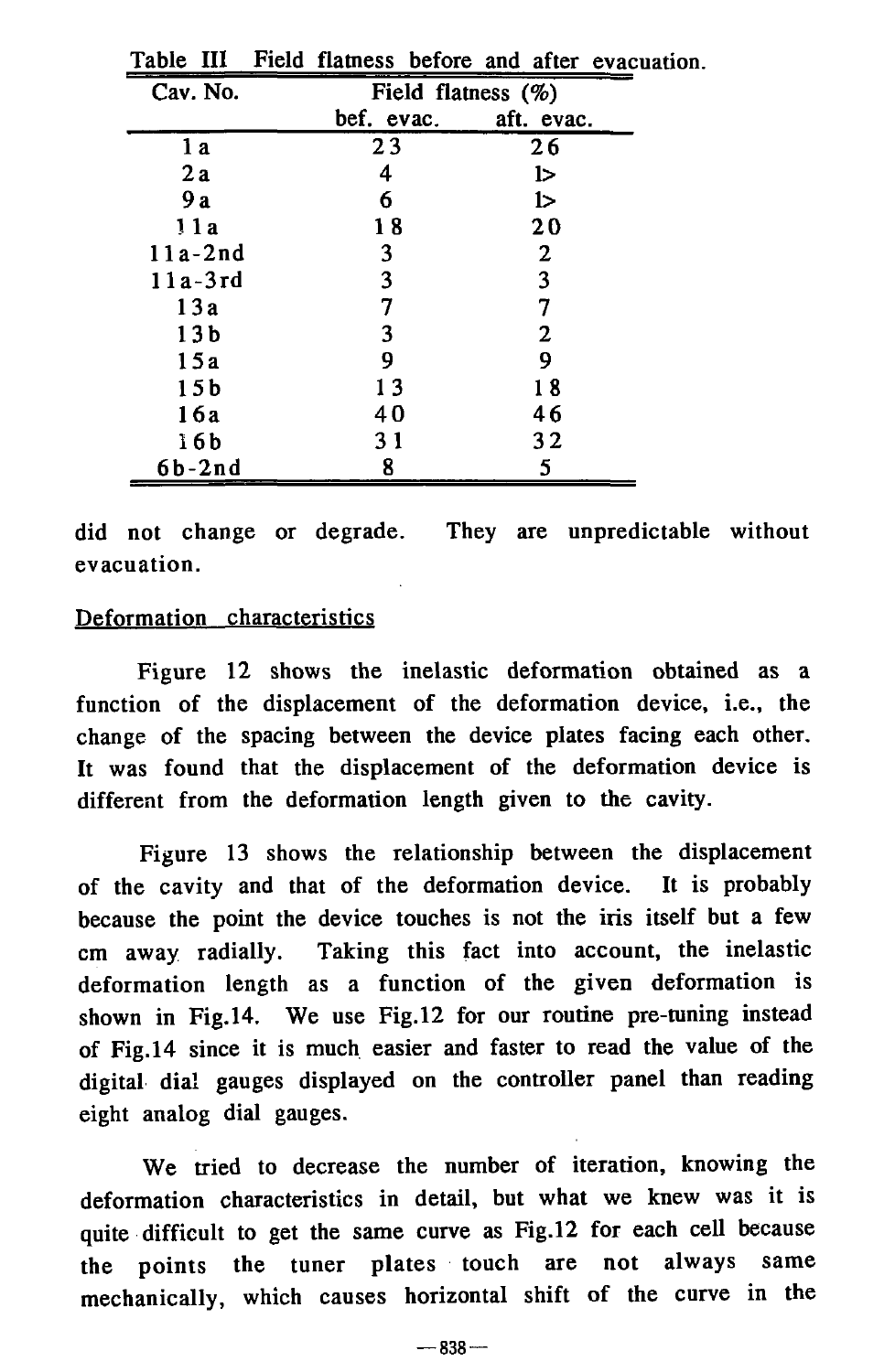

**Displacement of deformation device (mm)** 



**figure. An additional device to know the mechanically same touching point will be needed for a more automated system.** 

# **8 mm expansion test**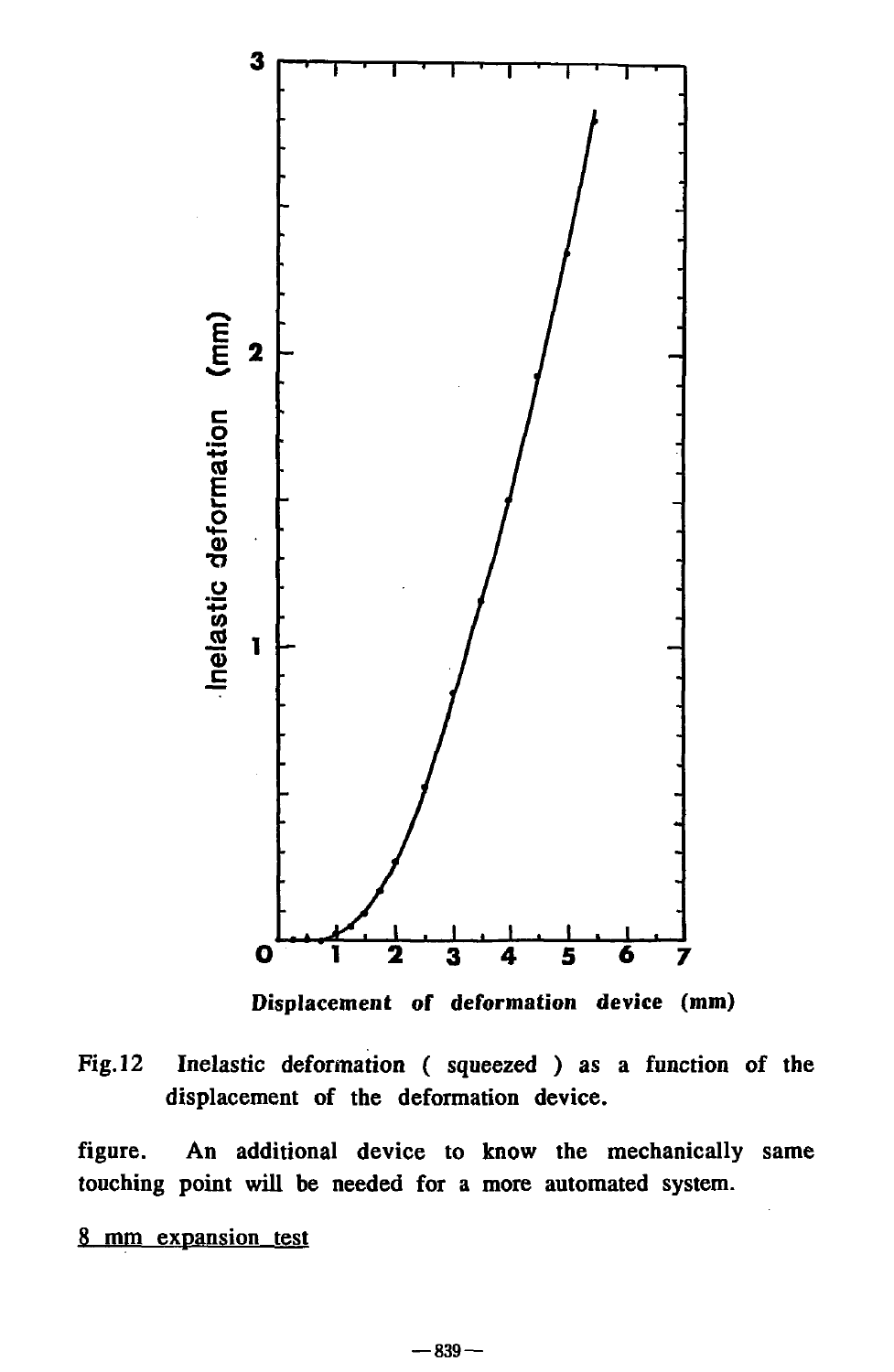

Fig. 13 Cavity displacement as a function of the displacement of the deformation device.



**Given deformation (mm)** 

Fig. 14 Inelastic deformaion as a function of the given deformation.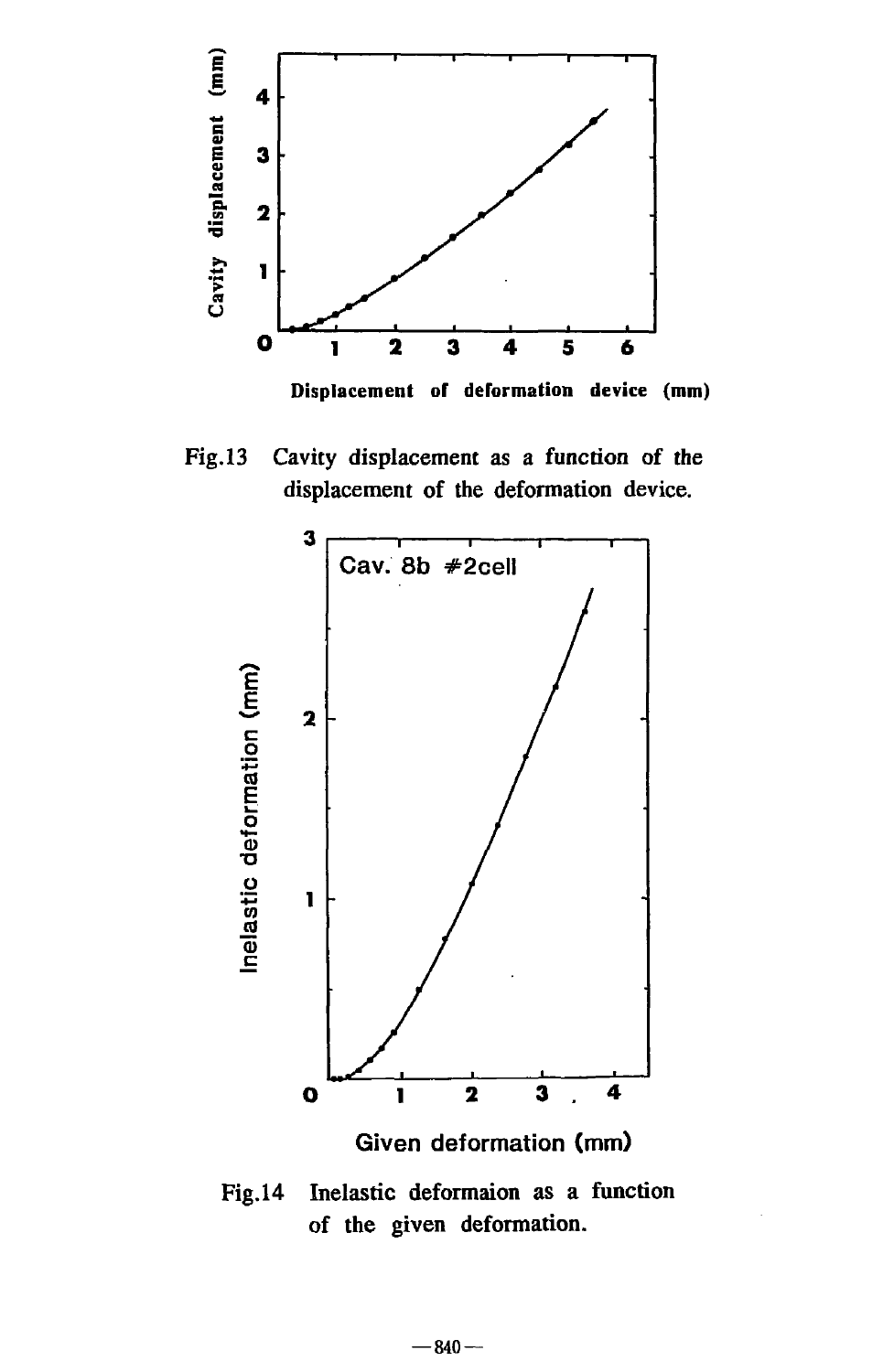This test started from the cavity 9a. It is a sort of simulation for an operation in the TRISTAN ring, i.e. the cavity is expanded up to the frequency whose predicted value at 4.2K is slightly over the TRISTAN operation frequency, 508.58MHz.

To expand the cavity, two steel plates are set at the both ends of the cavity with four short bars as shown in Fig.15. The cavity is expanded while measuring the overall length of the cavity. The length, 8 mm, was decided so that no hazardous inelastic deformation may occur.



Fig. 15 Attachment for 8 mm expansion test.

Through this test, one can know the field profile in the actual operation where the cavity is expanded by the piezo-tuner with a mechanical motor. The results of all the measured cavities are shown in Table IV. This test is conducted after a moderate field flatness is obtained. As shown in Table IV, field flatness often changes in expansion. There was no systematic change among the cavities. An example of the change of the field flatness during this test is shown in Fig. 16. The change is considered to be dependent on the elastic feature of each cell, i.e. the elastic constant differs from one cell to another in some cavities.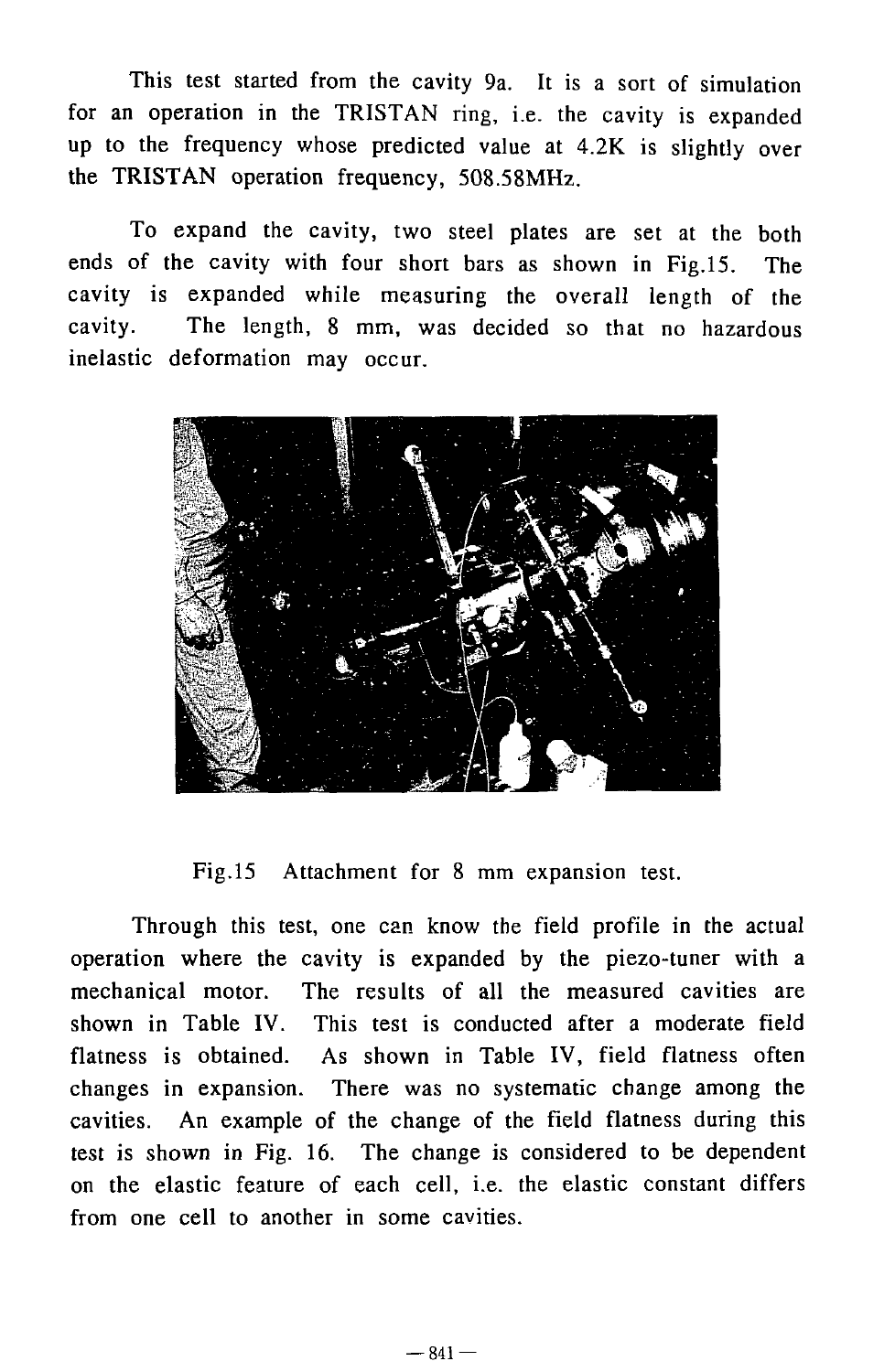| Cav.            | Expanded   |         | Frequency (MHz) |                   |      | Field flatness (%) |
|-----------------|------------|---------|-----------------|-------------------|------|--------------------|
| No.             | length(mm) | bef.    | Expand.         | 4.2 <sub>K1</sub> | bef. | aft.               |
| 9 <sub>a</sub>  | 8.29       | 507.384 | 508.079         | 508.823           | 0.4  | 10.2               |
| 9b              | 10.10      | 507.490 | 508.248         | 508.999           | 6.7  | 9.8                |
| 10b             | 7.94       | 507.432 | 508.089         | 508.833           | 2.7  | 3.4                |
| 11a             | 7.68       | 507.322 | 507.962         | 508.709           | 1.3  | 3.5                |
| 11 <sub>b</sub> | 8.31       | 507.285 | 507.980         | 508.731           | 5.7  | 3.5                |
| 12a             | 7.43       | 507.342 | 507.967         | 508.713           | 5.7  | 2.3                |
| 12 <sub>b</sub> | 7.79       | 507.346 | 507.987         | 508.726           | 3.3  | 3.1                |
| 13a             | 7.94       | 507.392 | 508.007         | 508.741           | 1.6  | 0.6                |
| 13 <sub>b</sub> | 7.84       | 507.361 | 508.030         | 508.760           | 1.7  | 4.4                |
| 14a             | 7.93       | 507.351 | 508.010         | 508.752           | 1.1  | 7.2                |
| 14 <sub>b</sub> | 8.22       | 507.355 | 508.032         | 508.778           | 3.2  | 4.4                |
| 15a             | 7.91       | 507.369 | 508.025         | 508.746           | 1.2  | 4.7                |
| 15 <sub>b</sub> | 7.82       | 507.377 | 508.017         | 508.736           | 1.4  | 2.7                |
| 16a             | 7.70       | 507.347 | 507.977         | 508.694           | 3.2  | 7.1                |
| 16b             | 7.91       | 507.397 | 508.053         | 508.759           | 5.4  | 7.4                |

Table IV 8 mm expansion test.

1) Calculated



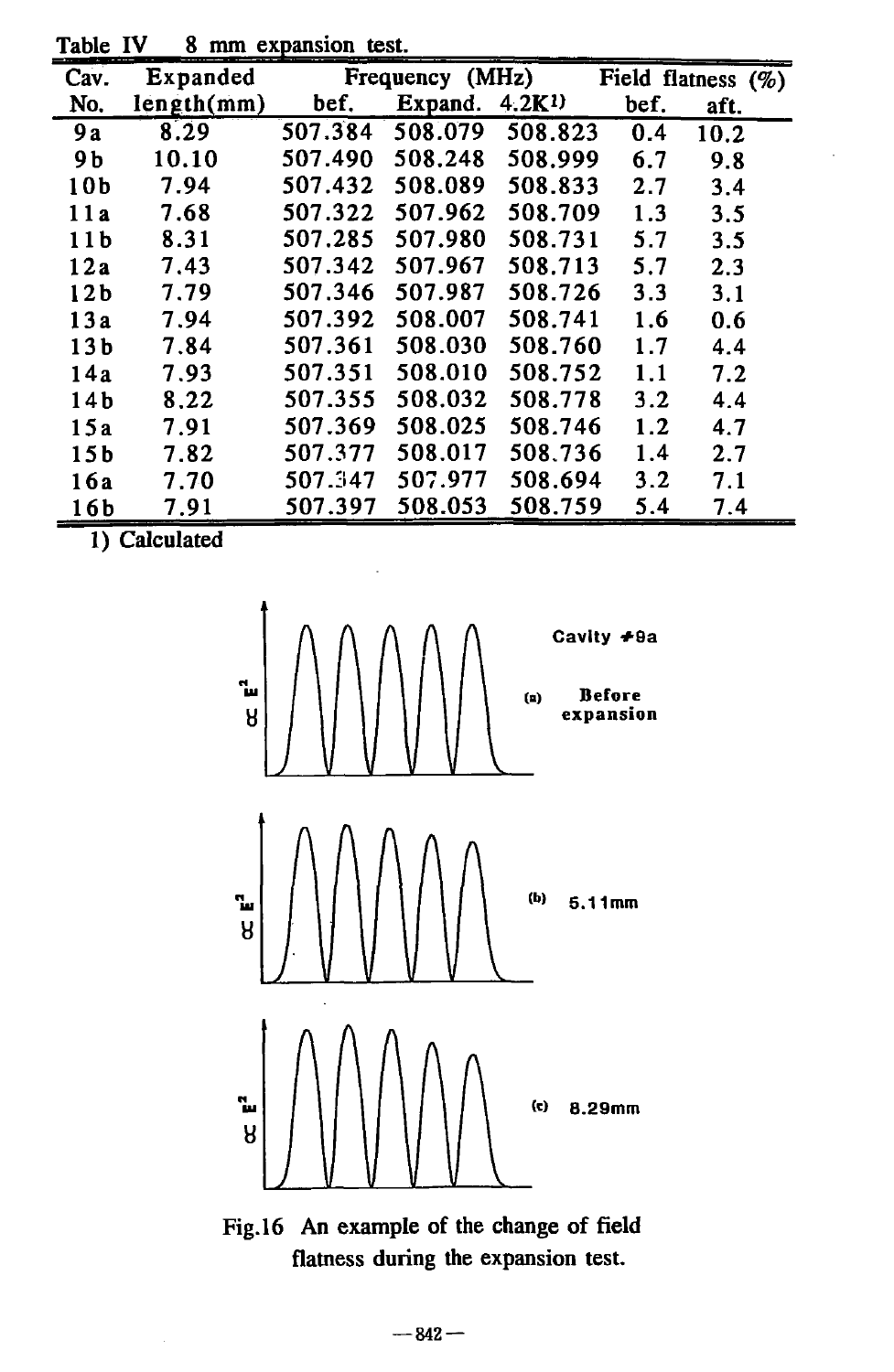**Figure 17 shows the number of cells which were deformed elastically or inelastically through this 8 mm expansion test. It** 



**Fig. 17 Number of the cells deformed elastically or inelastically in expansion test as a function of the deformation given to each cell.** 

**indicates that one should not expand cells more than about 1.5 mm since the number of the cells deformed inelastically increase rapidly. Moreover, it also indicates that some cells happen to be deformed inelastically even after expanded about 1 mm, which may be due to the difference of the strength of the material.**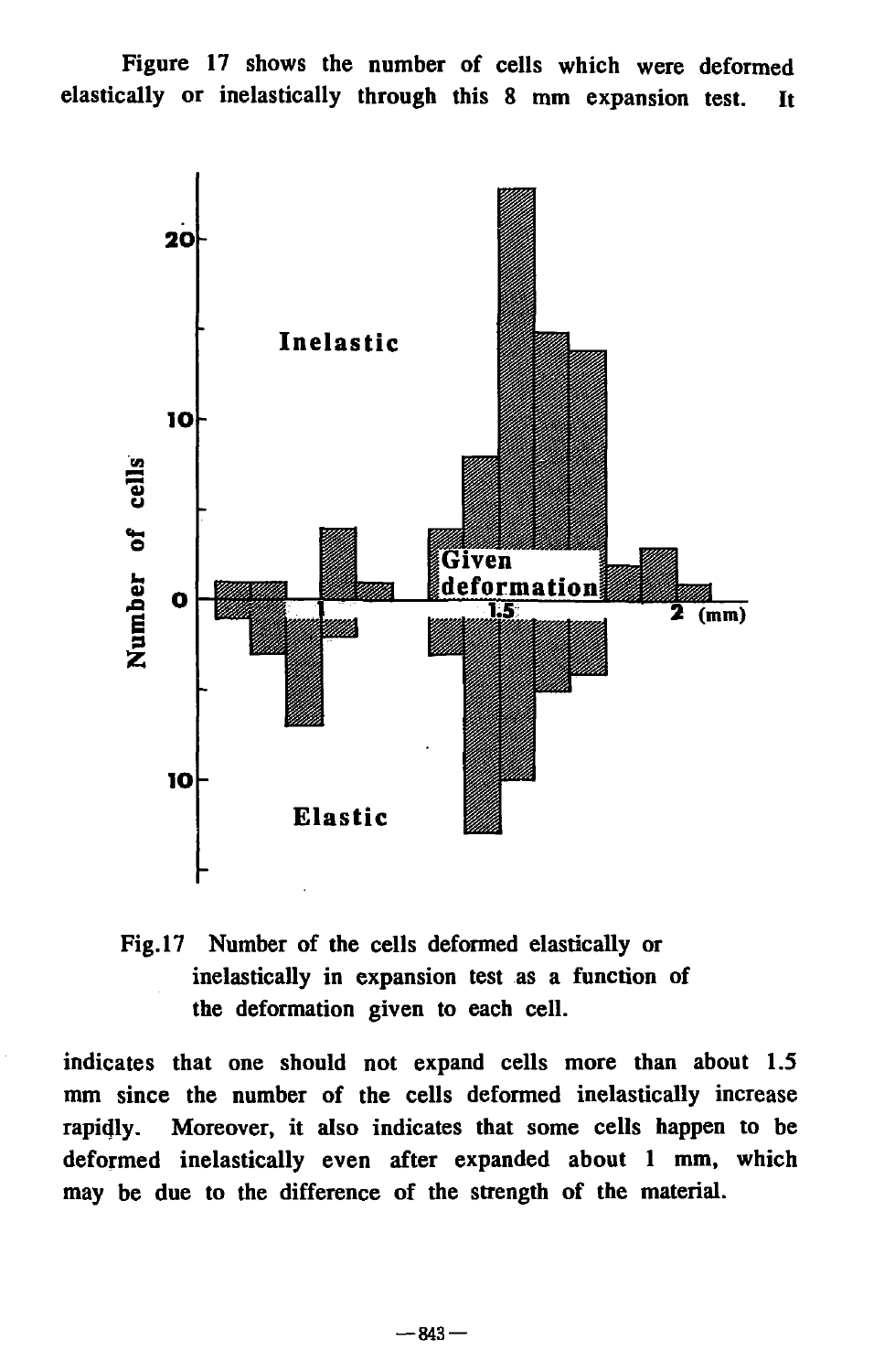# **Conclusion**

Thirty-two 508MHz 5-cell superconducting cavities for TRISTAN were pre-tuned. After the pre-tuning, the overall lengths of the cavities were 1943-1954 mm, the  $\pi$ -mode frequencies varied from 507.343 to 507.464 MHz, and the field unflatness reduced from the as-received value 20.6% tol.4% on average. From our experience, we learned the followings.

- (1) It is better to evacuate the cavity before pre-tuning to eliminate the uncertainty in evacuation.
- (2) Suspending the cavity with spring balances is useful to make the length measurements accurate since it eliminates frictions.
- (3) Annealing the cavity makes its shape different, therefore pretuning should be done after annealing, whereas the changes by electropolishing and HOM couplers are negligible.
- (4) Expanded by about 1.5 mm each, cells start suffering inelastic deformation.

At present, it takes approximately five hours to pre-tune one cavity with three or four people. About four iterations of deformation for each cavity are needed presently. To make the system more automated, the sensors to detect mechanical pressure should be added to the deformation device.

## Acknowledgements

The authors would like to thank Professors, T.Nishikawa, S. Ozaki, Y.Kimura, Y.Kojima, E.Ezura, S.Kurokawa and Dr. S.Mitsunobu for their continuous encouragement. The authors are indebted to S.Noguchi, K.Akai, E.Kako, K.Kubo and T.Shisido for the data on horizontal measurements. The authors also wish to express their special thanks to Y.Yano, H.Otsubo, T.Tamura, M.Nishizuka and K.Teranishi for their help in pre-tuning.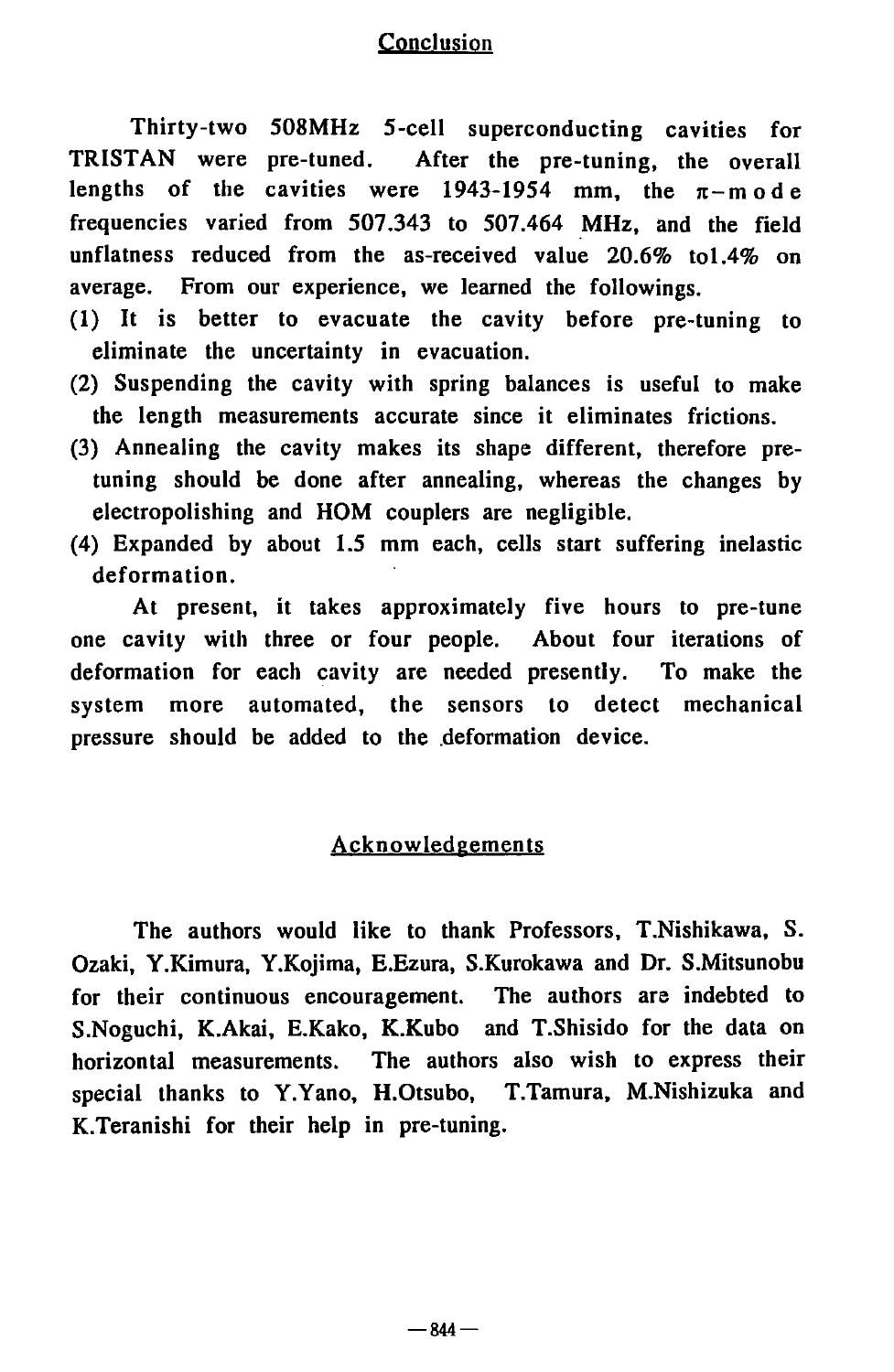## References

- [1] Y.Kojima, K.Akai, M.Arinaga, K.Asano, E.Ezura, T.Furuya, K.Hara, K.Hosoyama, A.Kabe, E.Kako, Y.Kojima, K.Kubo, S.Kurokawa, S.Mitsunobu, H.Nakai, T.Nakazato, S.Noguchi, T.Ogitsu, K.Saito, Y.Sakamoto, T.Shishido, T.Suzuki, T.Tajima and T.Takashima ; Particle Accelerator Conf., Chicago (1989).
- [2] T.Furuya, K.Asano, Y.Kojima, S.Mitsunobu, H.Nakai, T.Nakazato, S.Noguchi, K.Saito and T.Tajima ; ANL-PHY-88-1, Proc. 3rd Workshop on RF superconductivity, Argonne, Sept. (1987), p.95.
- [3] S.Noguchi, K.Akai, M.Arinaga, K.Asano, T.Furuya, K.Hara, K.Hosoyama, A.Kabe, Yuji Kojima, Yuzo Kojima, S.Mitsunobu, H.Nakai, T.Nakazato, T.Ogitsu, K.Saito, U.Sakamoto, T.suzuki and T.Tajima ; op. cit. p.605.
- [4] K.Akai, et. al ; Proc. High Energy Acc. Conf. 2 p.303, Novosibirsk, USSR , (1986).
- [5] P.Bernard, D.Bloess, G.Cavallari, W.Erdt, G.Geschonke, H.Haebel, H.Lengeler, G.Passardi, J.Schmid, R.Stierlin, J.Tückmantel and W.Weingarten ; Proc. European Particle Acc. Conf., Rome , Italy, June (1988).
- [6] W.Bensiek, J.Dateo, J.Hager, W.Pruitt, P.Williams and H.Padamsee ; CLNS 87/62. S.Loer, P.Weller, E.Conner, W.Wong, J.Cirillo and H.Padamsee ;
	- CLNS 87/58.
- [7] J.Sekutowicz, C.Yinghua and W.Yixiang ; in this workshop.
- [8] P.Fernandes and R.Parodi ; INFN/TC-81/6 (1981).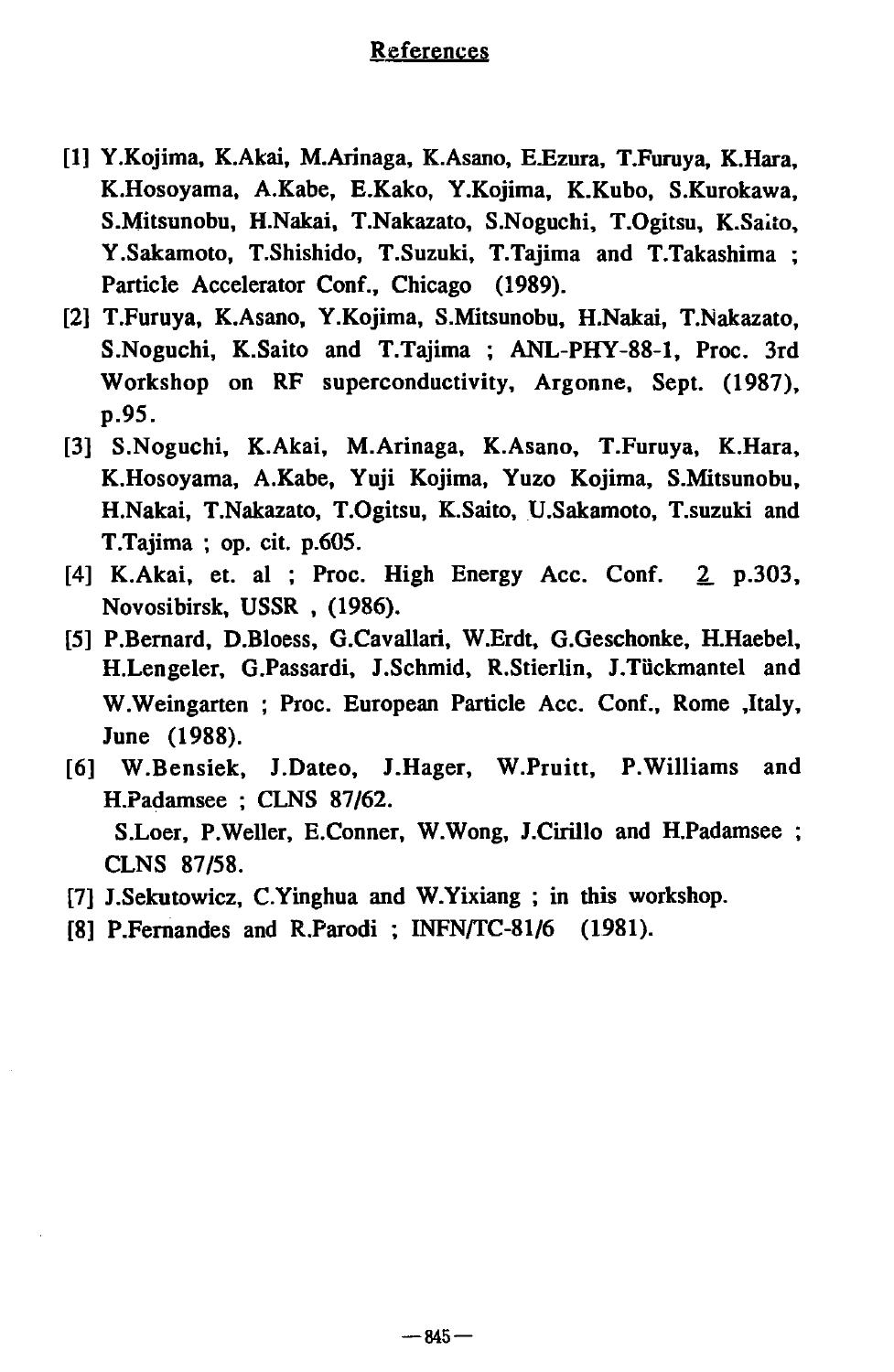Appendix Derivation of the equations (1) and (2) in Fig.5.

To solve the equivalent circuit in Fig.5, we assume that there is only nearest neighbor coupling (denoted as  $C_k$ ), the circuit equation is as follows,

$$
L_1\ddot{i}_1 + (1/C_1 + 1/C_k) \cdot I_1 - 1/C_k \cdot I_2 = 0,
$$
  
\n
$$
-I_1/C_k + L_2\ddot{i}_2 + (1/C_2 + 2/C_k) \cdot I_2 - 1/C_k \cdot I_3 = 0,
$$
  
\n
$$
-I_2/C_k + L_3\ddot{i}_3 + (1/C_3 + 2/C_k) \cdot I_3 - 1/C_k \cdot I_4 = 0,
$$
  
\n
$$
-I_3/C_k + L_4\ddot{i}_4 + (1/C_4 + 2/C_k) \cdot I_4 - 1/C_k \cdot I_5 = 0,
$$
  
\n
$$
-I_4/C_k + L_5\ddot{i}_5 + (1/C_5 + 1/C_k) \cdot I_5 = 0.
$$
  
\n(A.1)

To make the equation simple the conversion of variables is performed as,

$$
1/C_1+1/C_k=1/C_1',
$$
  
\n
$$
1/C_2+2/C_k=1/C_2',
$$
  
\n
$$
1/C_3+2/C_k=1/C_3',
$$
  
\n
$$
1/C_4+2/C_k=1/C_4',
$$
  
\n
$$
1/C_5+1/C_k=1/C_5'.
$$
  
\n(A.2)

Then  $Eq.(A.1)$  can be rewritten as,  $L_1$ i<sup>'</sup><sub>1</sub>+1/C<sub>1</sub><sup>'</sup>·I<sub>1</sub>-1/C<sub>k</sub>·I<sub>2</sub>=0,  $-1/C_k \cdot I_1+L_2\dot{I}_2+1/C_2\dot{I}_2-1/C_k\cdot I_3=0,$  $-1/C_k \cdot I_2 + L_3 I_3 + 1/C_3 \cdot I_3 - 1/C_k \cdot I_4 = 0,$  (A.3)  $-1/C_k \cdot I_3 + L_4 I_4 + 1/C_4 \cdot I_4 - 1/C_k \cdot I_5 = 0$ ,  $-1/C_k \cdot I_4 + L_5 i_5 + 1/C_5 \cdot I_5 = 0.$ 

Dividing each equation by  $L_i$ , setting  $1/L_iC_i' = \omega_i^2$  and  $I_i = I_i e^{i\omega t}$ , Eq.(A.3) becomes as,

$$
(-\omega^{2}+\omega_{1}^{2})I_{1}-\omega_{1}^{2}\cdot C_{1}/C_{k}\cdot I_{2}=0,
$$
\n
$$
-\omega_{2}^{2}\cdot C_{2}/C_{k}\cdot I_{1}+(-\omega^{2}+\omega_{2}^{2})I_{2}-\omega_{2}^{2}\cdot C_{2}/C_{k}\cdot I_{3}=0,
$$
\n
$$
-\omega_{3}^{2}\cdot C_{3}/C_{k}\cdot I_{2}+(-\omega^{2}+\omega_{3}^{2})I_{3}-\omega_{3}^{2}\cdot C_{3}/C_{k}\cdot I_{4}=0,
$$
\n
$$
-\omega_{4}^{2}\cdot C_{4}/C_{k}\cdot I_{3}+(-\omega^{2}+\omega_{4}^{2})I_{4}-\omega_{4}^{2}\cdot C_{4}/C_{k}\cdot I_{5}=0,
$$
\n
$$
-\omega_{5}^{2}\cdot C_{5}/C_{k}\cdot I_{4}+(-\omega^{2}+\omega_{5}^{2})I_{5}=0.
$$
\n(A.4)

Dividing each equation by  $\omega_1^2$  respectively, Eq.(A.4) is rewritten as,

$$
\{1-(\omega/\omega_1)^2\}I_1-C_1'/C_k \cdot I_2=0,
$$
  
\n-C\_2'/C\_k \cdot I\_1 + \{1-(\omega/\omega\_2)^2\}I\_2-C\_2'/C\_k \cdot I\_3=0,  
\n-C\_3'/C\_k \cdot I\_2 + \{1-(\omega/\omega\_3)^2\}I\_3-C\_3'/C\_k \cdot I\_4=0,  
\n-C\_4'/C\_k \cdot I\_3 + \{1-(\omega/\omega\_4)^2\}I\_4-C\_4'/C\_k \cdot I\_5=0,  
\n-C\_5'/C\_k \cdot I\_4 + \{1-(\omega/\omega\_5)^2\}I\_5=0.\n(A.5)